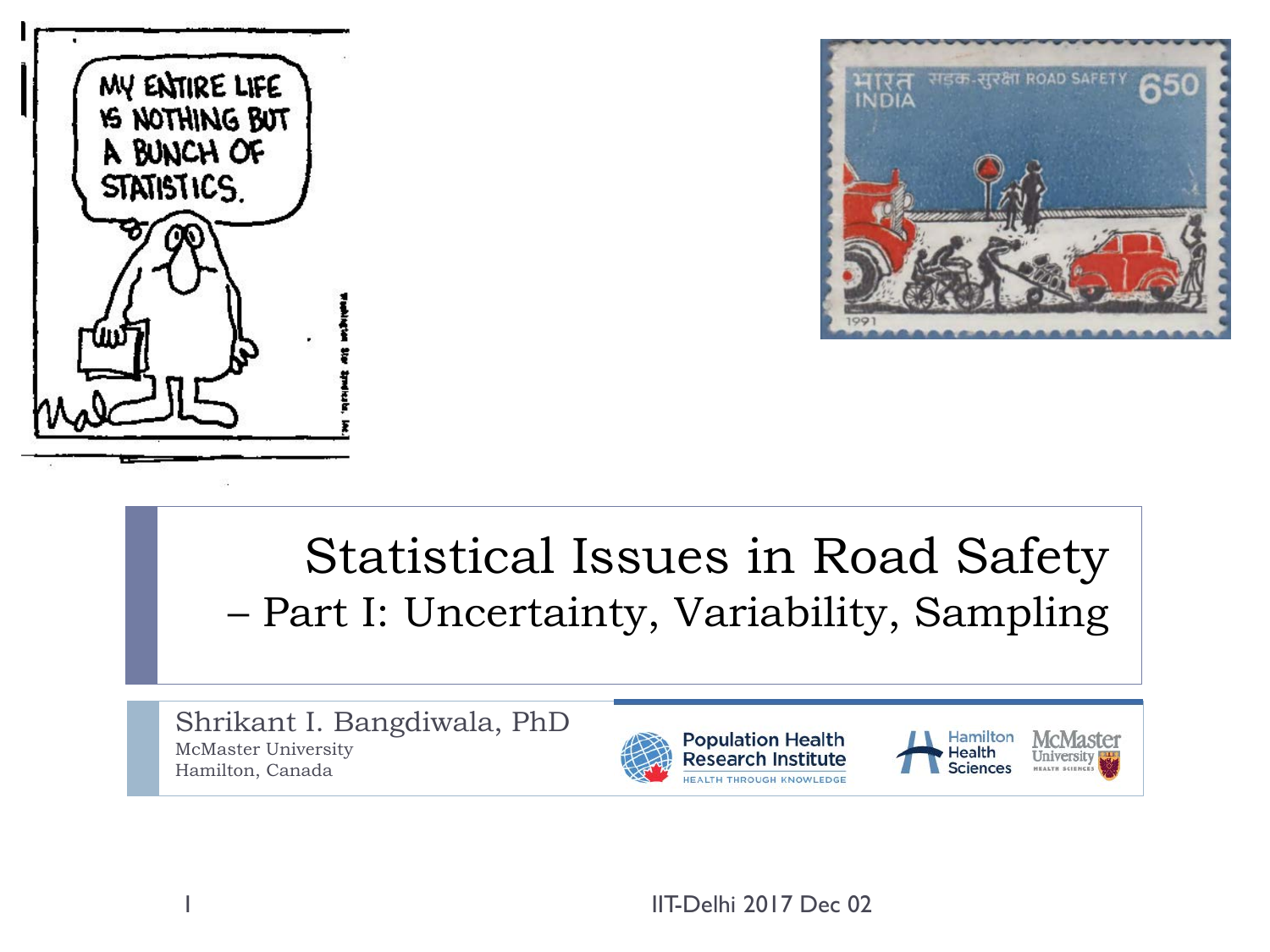# Why statistics in road safety research?

Our questions are not simple:

- When and how accidents occur?
	- $\triangleright$  Understanding a situation  $\rightarrow$  observe & estimate
- ▶ Why accidents occur?
	- $\triangleright$  Understanding relationships  $\rightarrow$  observe & estimate; association models Exposure <del>Outcome</del>
- What can affect occurrence of accidents?
	- Evaluation of actions  $\rightarrow$  experimental studies; intervene and then observe & estimate;
		- $\rightarrow$  test effectiveness

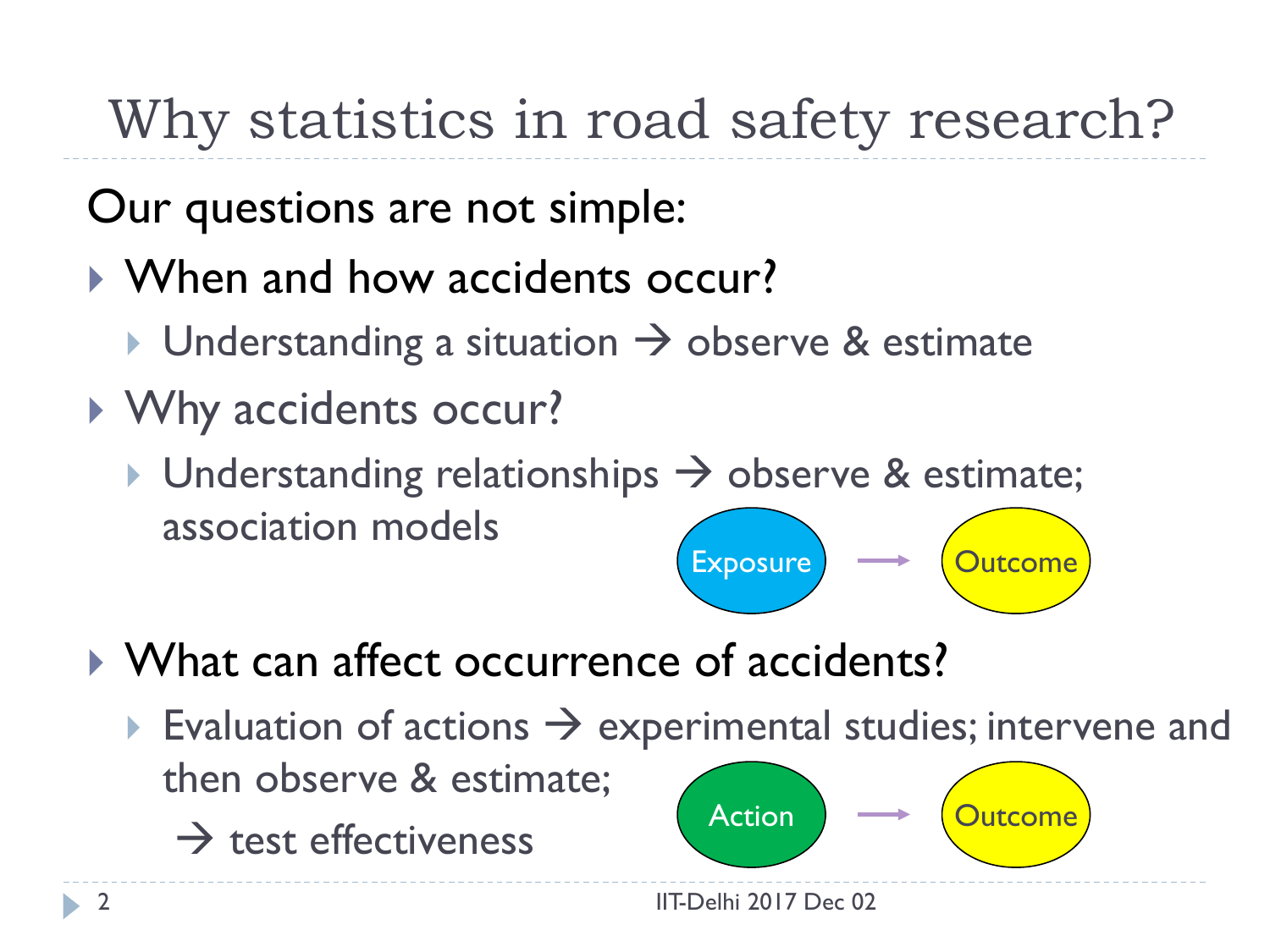# Why statistics in road safety research?

#### Road safety and traffic issues are complex:

- When and how accidents occur?
	- **Multiple inter-connected factors**
- ▶ Why accidents occur?
	- ▶ Multiple factors may be associated; but causal relationship?
	- ▶ What is the 'risk' of occurrence? probability, chance, usually not 0 or 1
- What can affect occurrence of accidents?
	- Variability in exposures and in probabilities of occurrence
	- **Need proper experimental designs**
- $\rightarrow$  Uncertainties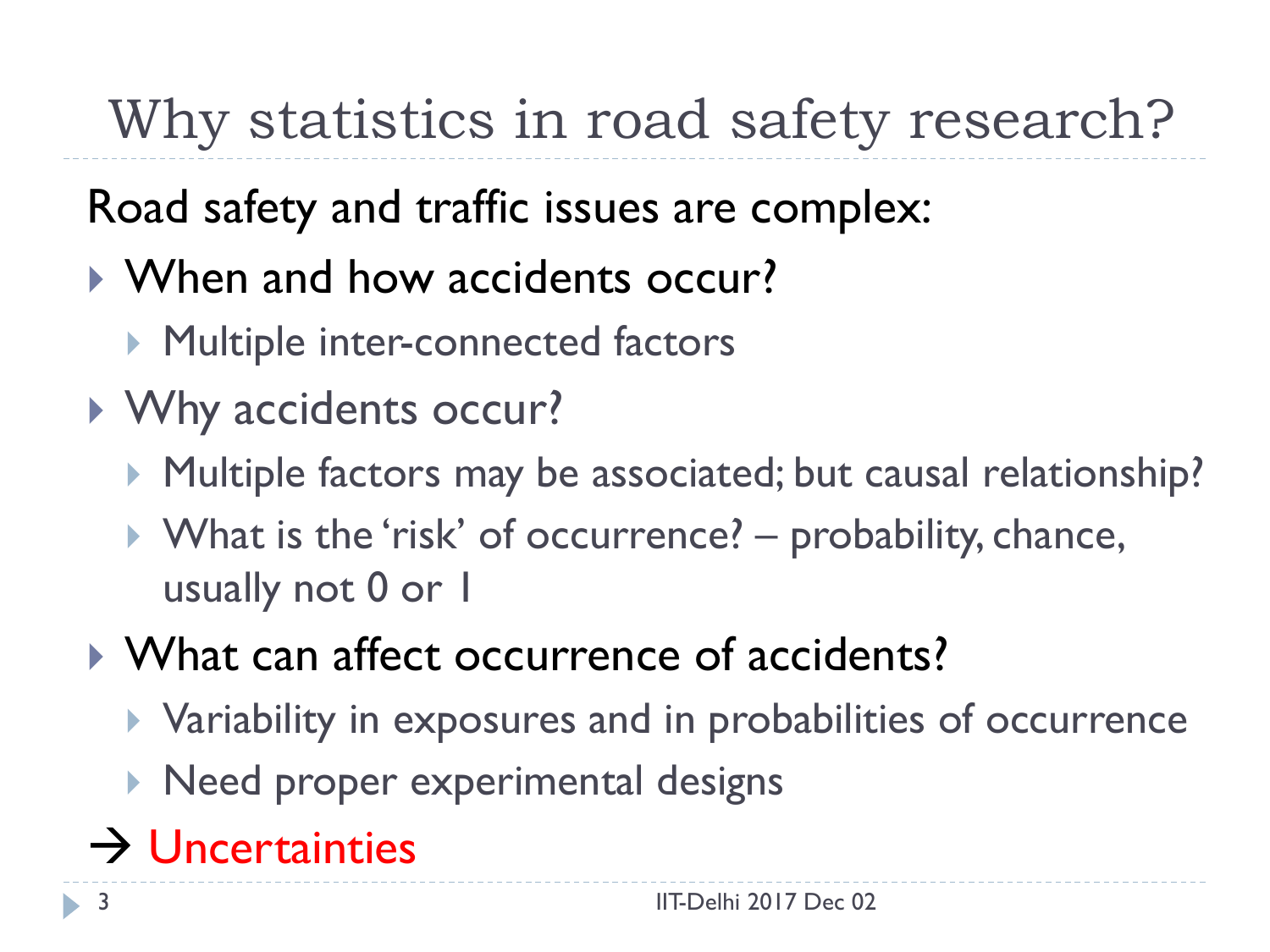## Statistics – definitions I & II

#### ▶ Old definition – measurements of the state: 'stat' & 'ics'

- Summarized  $\rightarrow$  description of the population
- Still used today:
	- ▶ Census e.g. injury surveillance, FARS, IRTAD
	- Counts:
		- $\Box$  Police records of reported crashes e.g. FIR
		- $\Box$  All hospitalizations due to trauma
		- $\Box$  All insurance claims for injuries/deaths



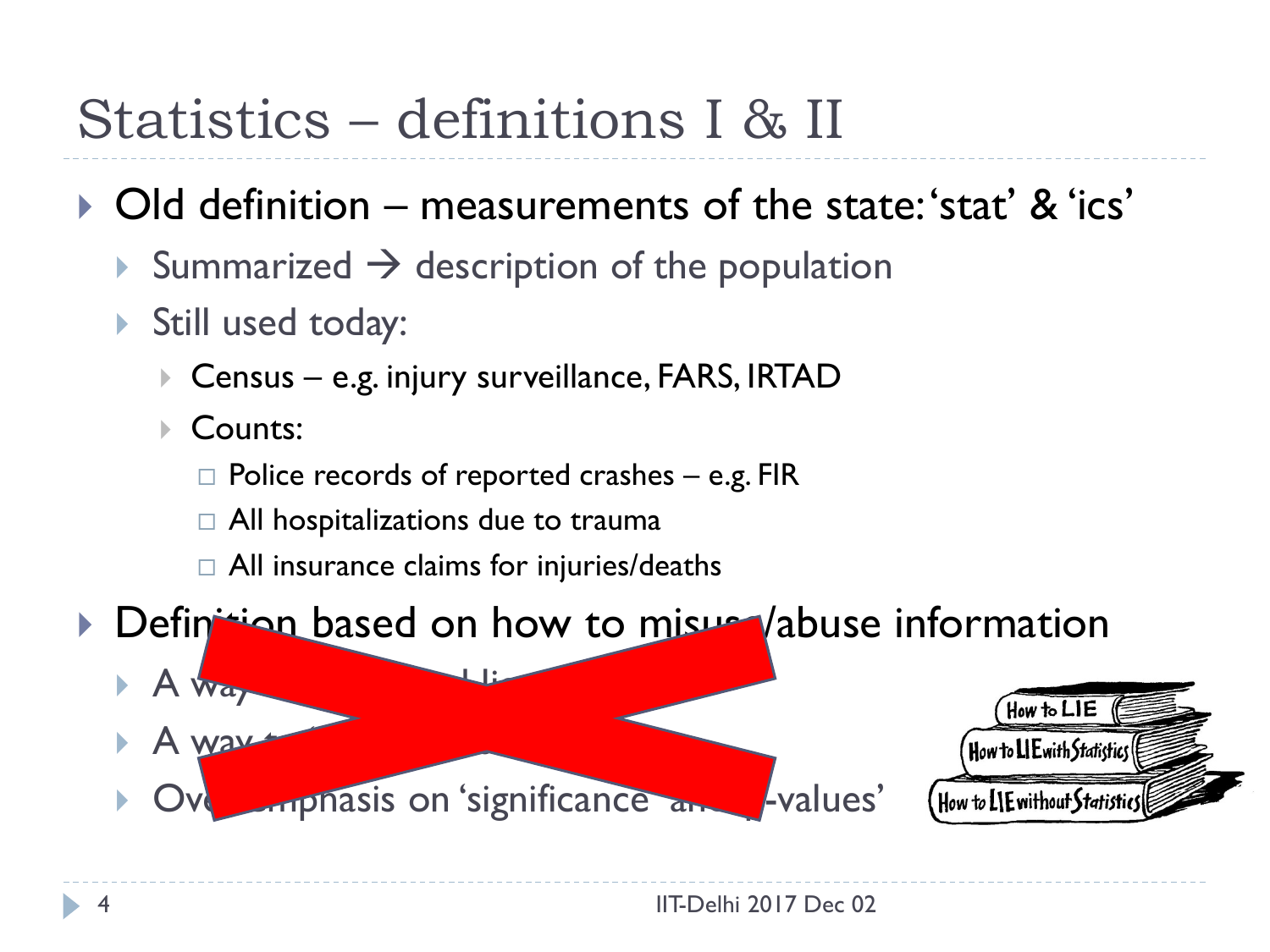## Statistics – definition III

 $\triangleright$  Scientific definition – measurements on a sample from the population



h.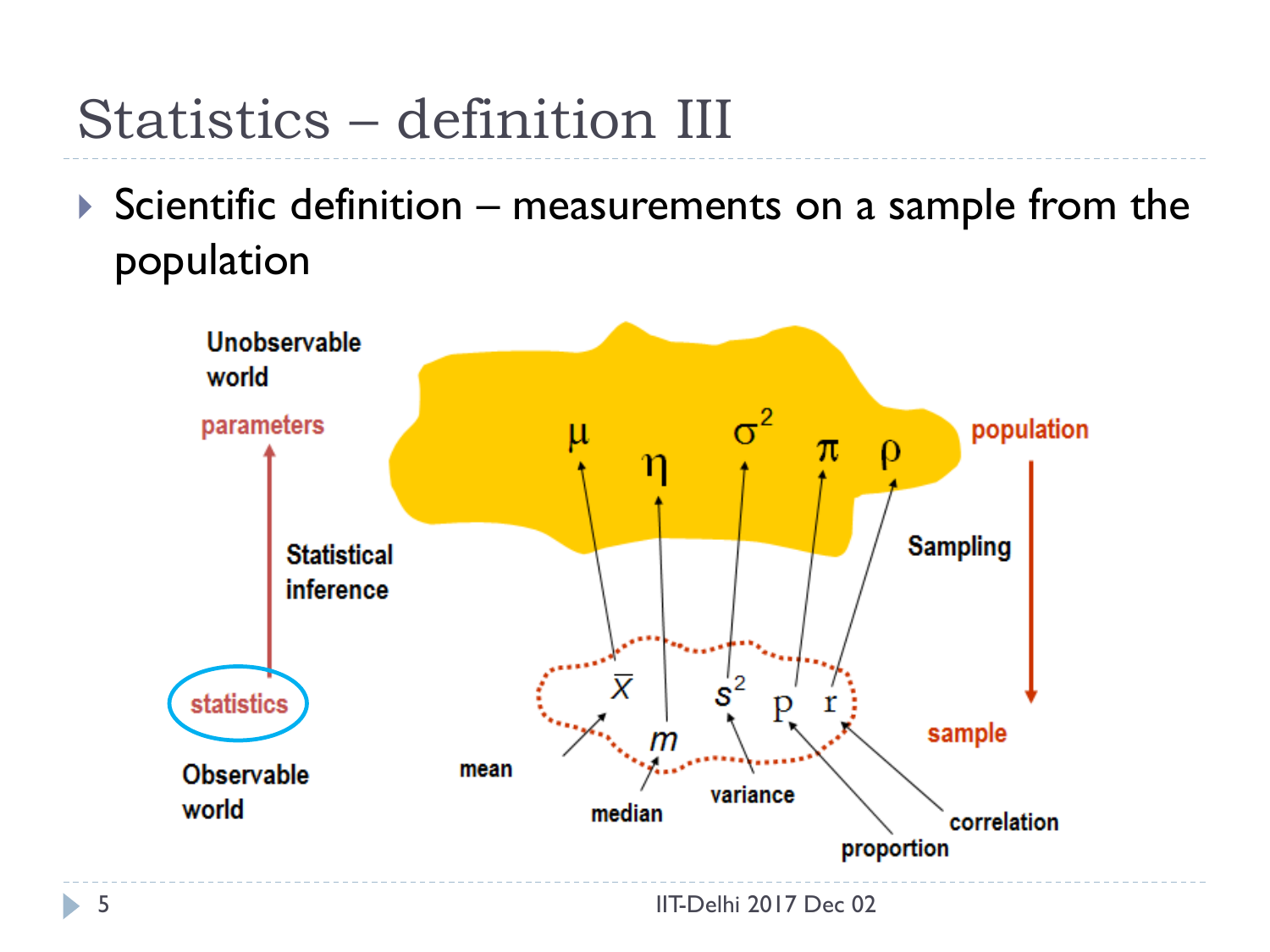#### Role of statistics in addressing our questions

- Addressing our research questions in the face of **uncertainty**
	- Inherent variability in what we are studying
	- Incompleteness of information from sampling
	- Role of chance
- ▶ Statistics is the methodological science that allows for the understanding of quantitative information in the midst of uncertainty
	- ▶ Quantify it, Understand it, Reduce it, Control it
		- ▶ Probability (risk) models
		- Descriptive analyses
		- ▶ Controlled studies
		- Regression models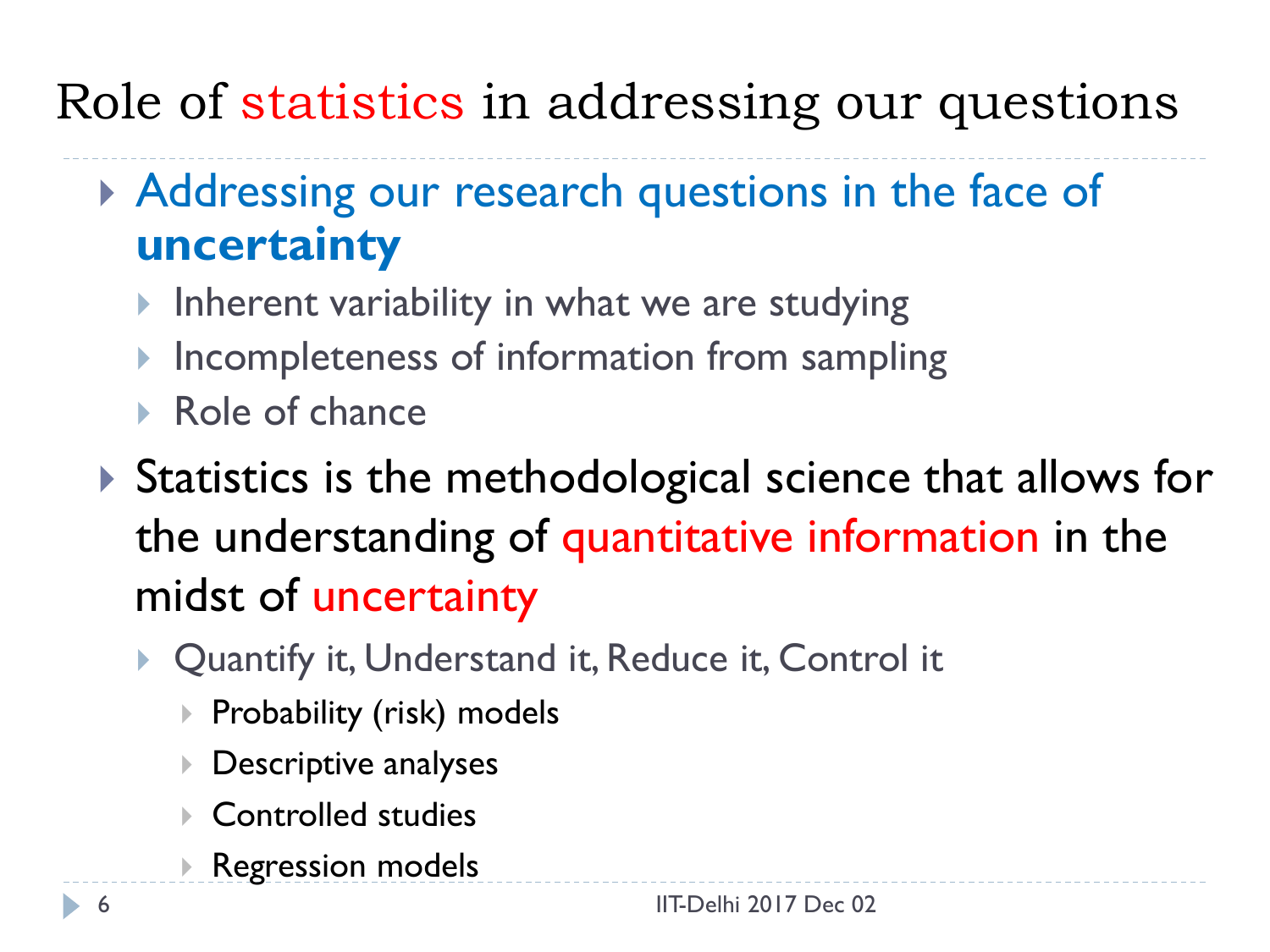## Modeling risks

- ▶ We want to understand risks
- ▶ We need to control uncertainty in the estimation of the risks
	- Risk model of a trend in a given locality mathematical functions
	- Risk models in multiple individuals or localities statistical models
- ▶ Statistical methods are concerned with
	- ways to 'control' uncertainty
	- $\triangleright$  reduce variability
	- **Performal entity** reduce sampling uncertainty

 $\rightarrow$  to understand estimates of risks or relationships among quantitative factors and risks in a population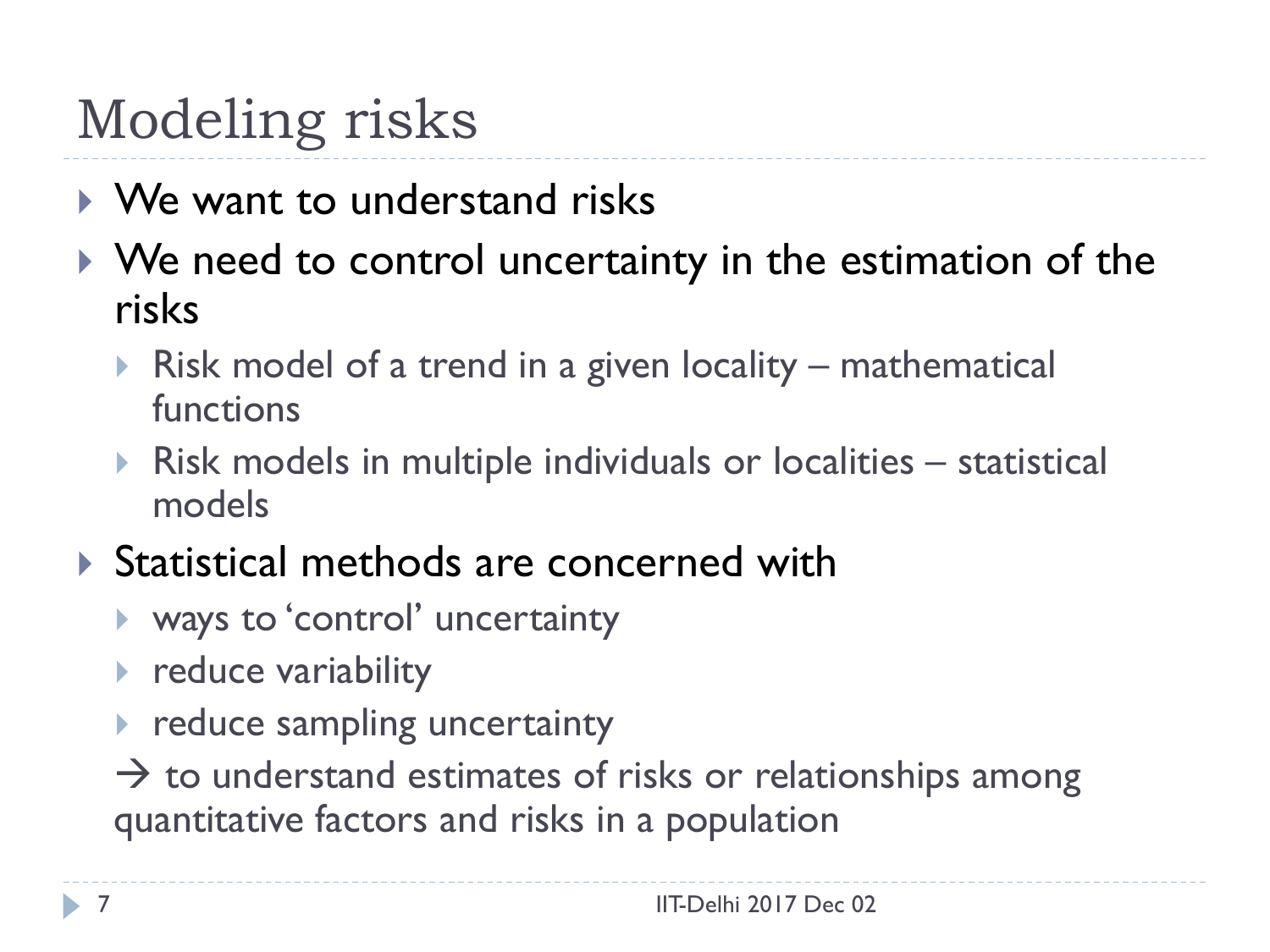## Probabilities are not well understood

#### A probability is a theoretical mathematical concept

- Derived from theoretical postulates 'updated' with data [Bayes]
- $\blacktriangleright$  'Estimated' from data frequency approach

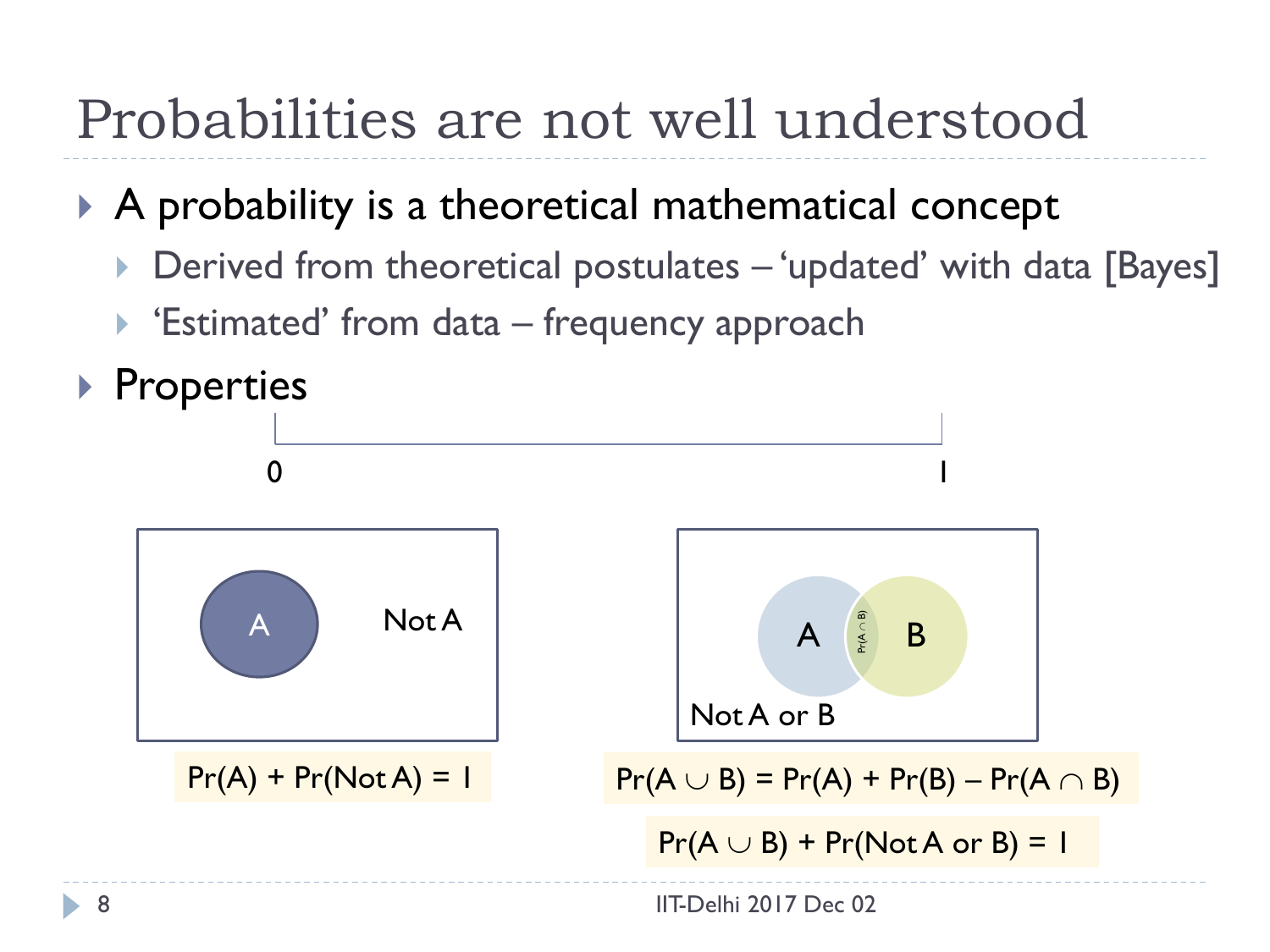## Probabilities are not well understood

 A probability is a prediction in the future, it does not provide a 'certainty'

What is the probability of electrocution?



Is the probability of rain wrong?



<sup>9</sup> IIT-Delhi 2017 Dec 02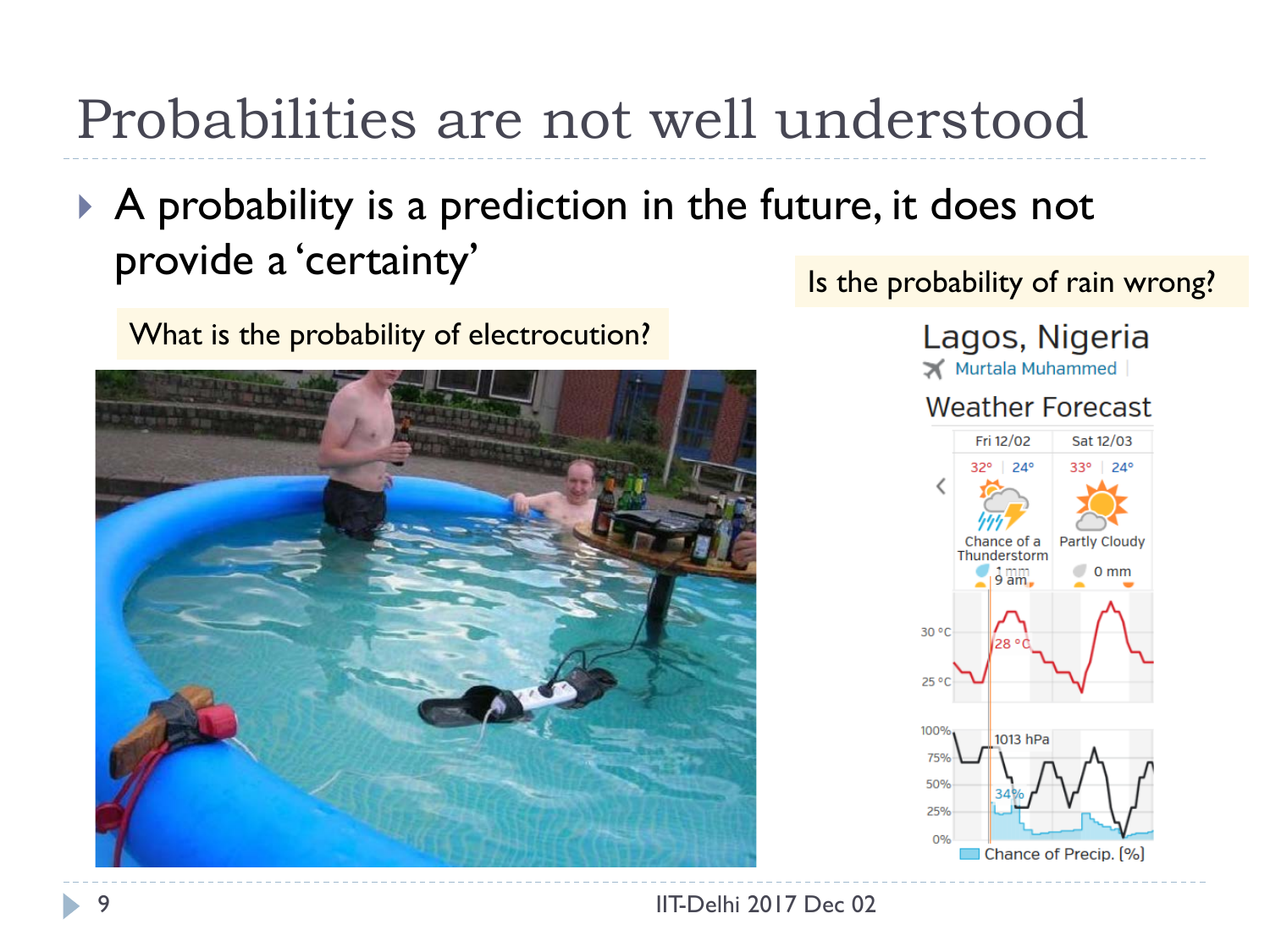# Probabilities are not well understood

#### **Cell phones and crash risk**



Relative risks of driving under different scenarios against not using phone

- Talking on a handheld phone
- Talking on a hands-free phone
- Drunk with BAC=0.10%
- Texting or reading email
- Talking with an adult passenger



IIT-Delhi 2017 Dec 02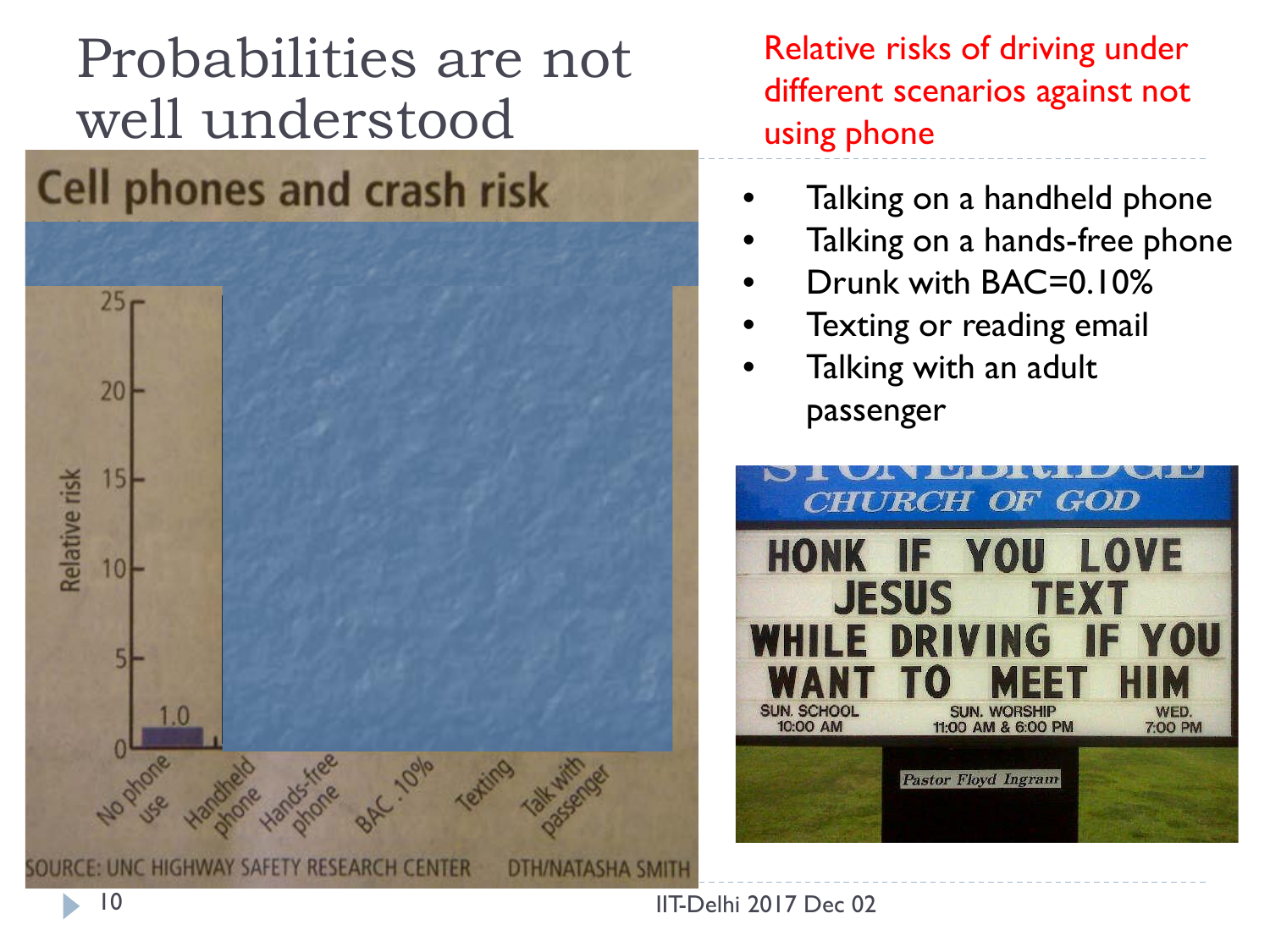## Probabilities are not well understood

#### $\triangleright$  Probabilities of being in a crash are low



 $E(L) = Pr(crash) * L(per crash) * Exposure(t)$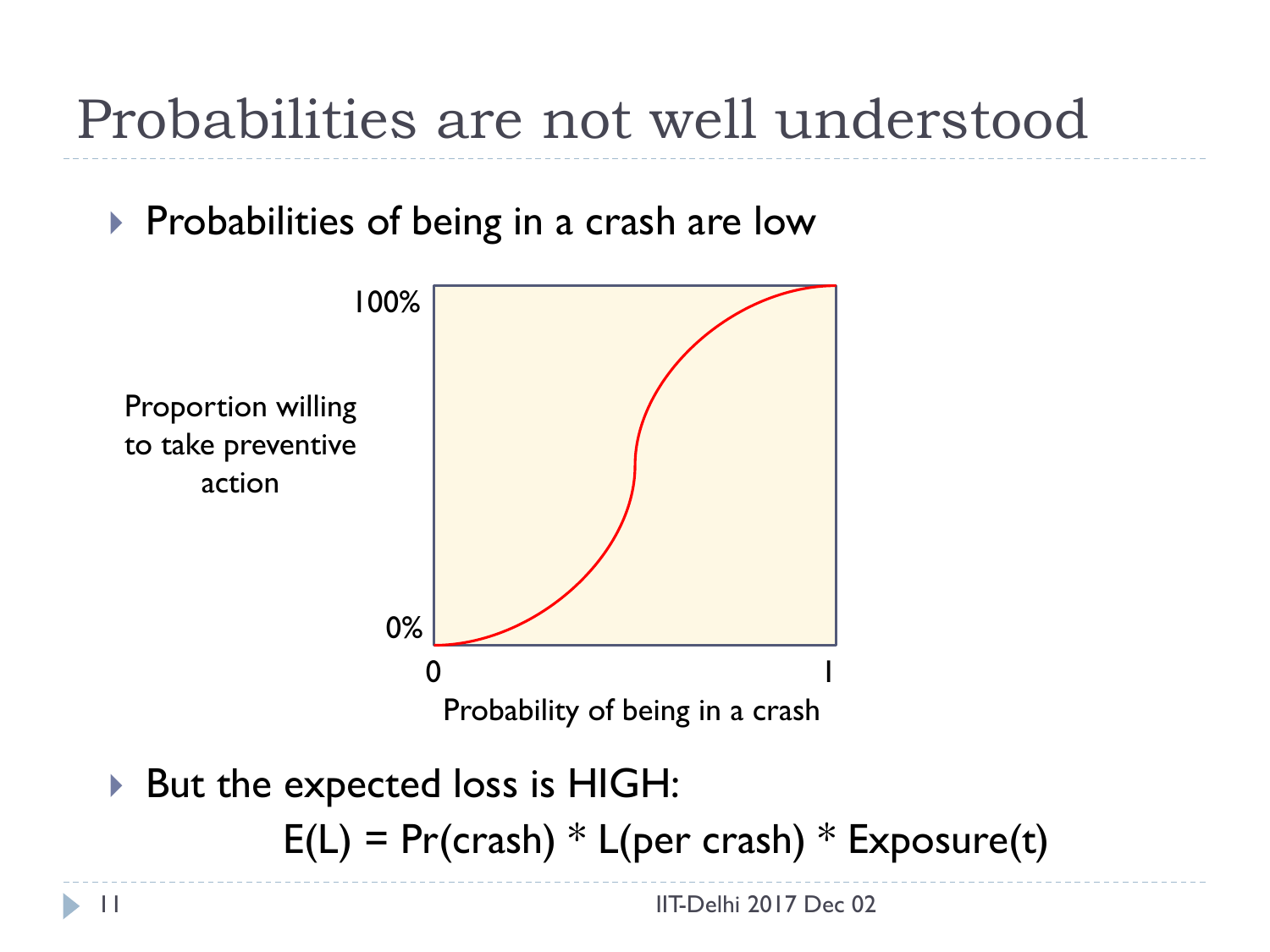## Uncertainty

- ▶ When we estimate 'risks' as a probability we do it with **uncertainty**!!
	- Instantaneous conditional risk  $\rightarrow$  hazard function h(t|X)
	- Number of accidents/victims  $\rightarrow$  distribution function (e.g. Poisson model, Negative binomial model, …)
	- **Example:** Delhi pedestrian risks from individual to collective
		- Individual risk is very low  $\sim 0.00007 = 7 * 10^{-5}$  [how obtained?]
		- ▶ Collective risk is high since exposure is high 13,000,000 exposed

[who is 'exposed'?]

 $\rightarrow$   $\rightarrow$  expect 910 pedestrian fatalities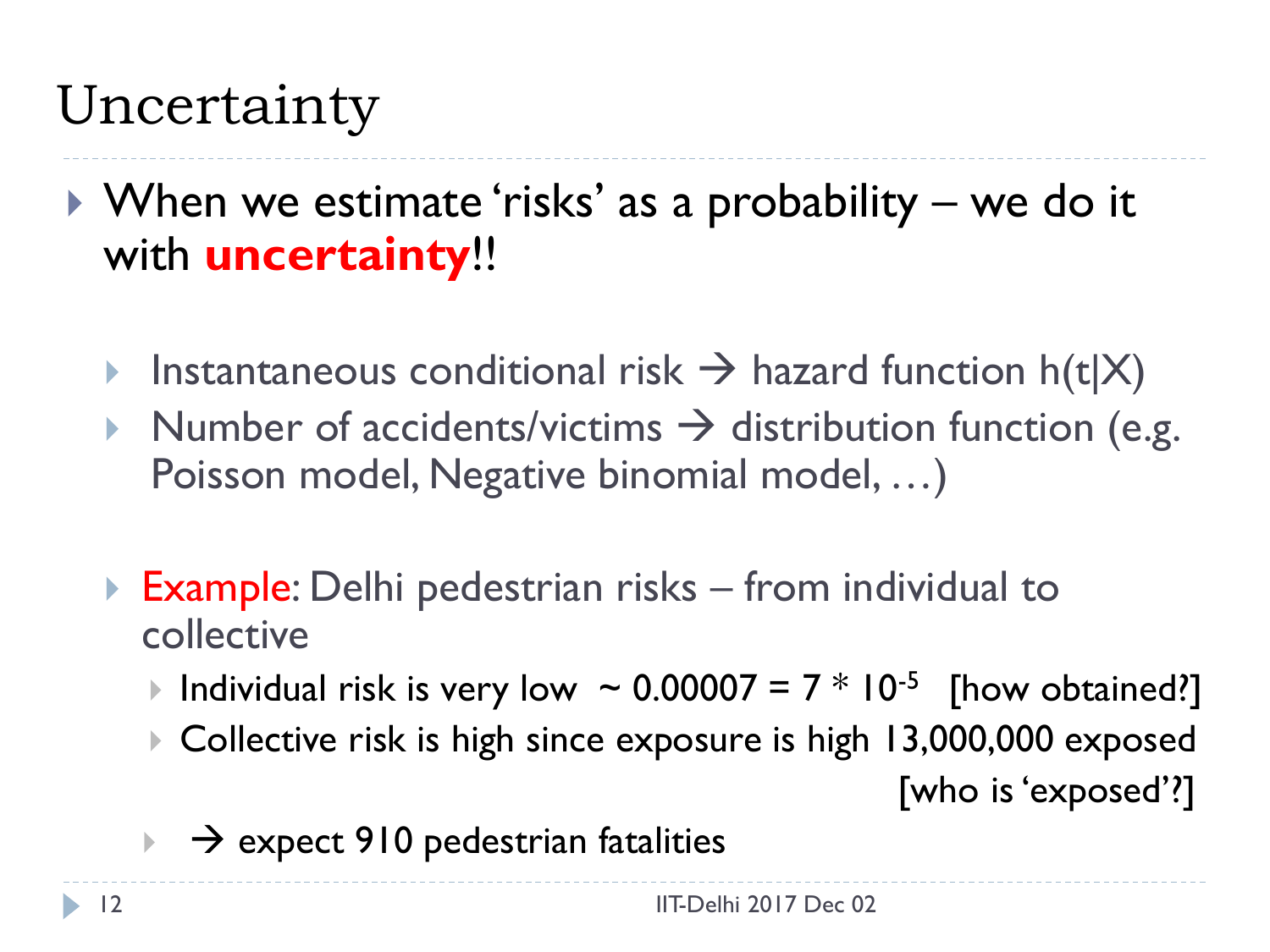#### Trends in road fatalities





State/UT wise Number of Persons killed in Road Accidents per Lakh Population during 2009-2012



#### Provides 'estimates' of risk of dying in a crash

https://community.data.gov.in/stateut-wise-number-of-persons-killed-in-road-accidents-per-lakh-population-during-2009-2012/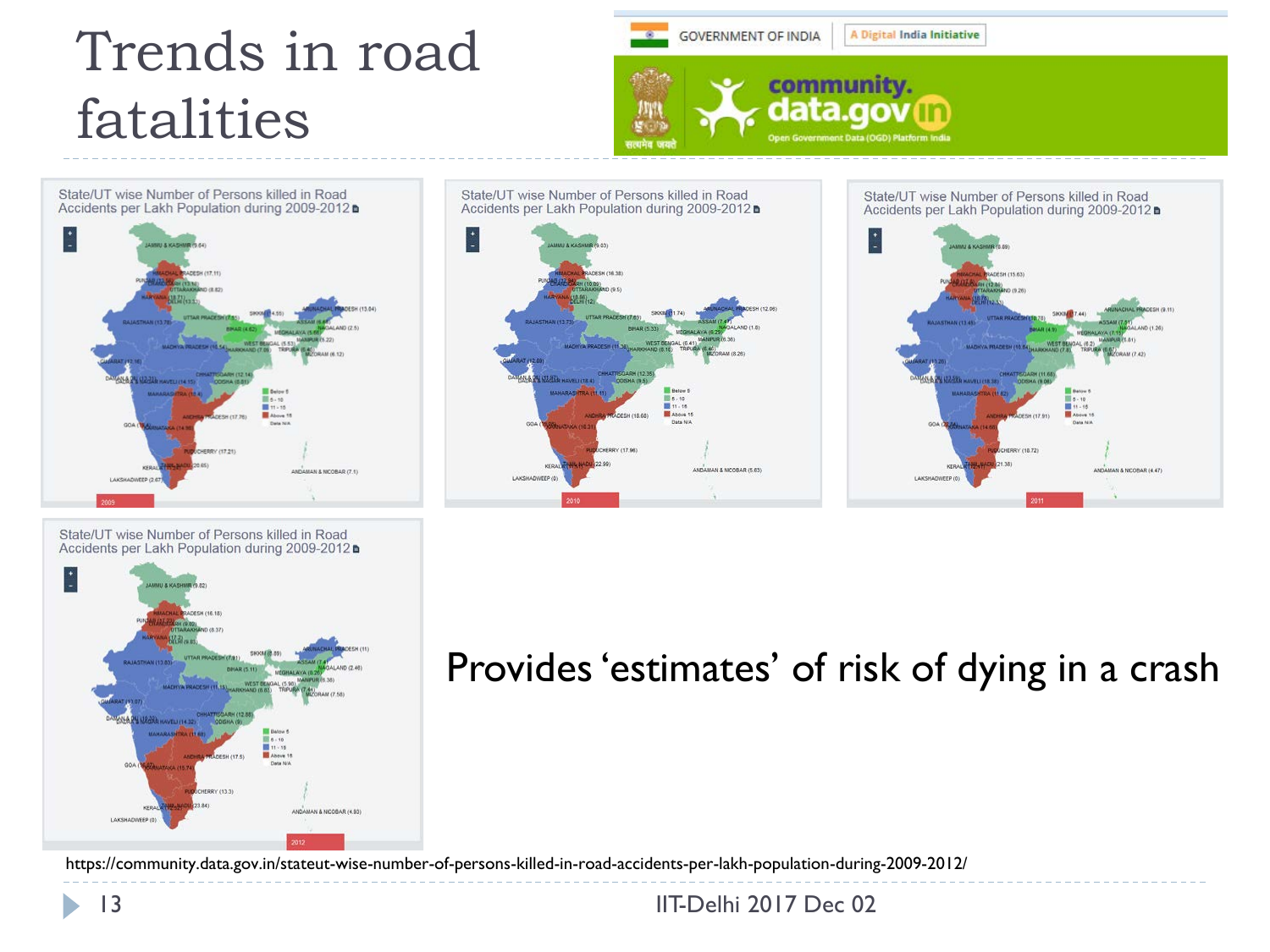#### Uncertainty

#### When we estimate 'risks' – we do it with **uncertainty**!!

 $\rightarrow$  Addressing our research questions in the face of **uncertainty**

- Inherent variability in what we are studying
- $\blacktriangleright$  Incompleteness of information from sampling
- Role of chance
- Also: measurement error in everything we study !
	- Estimating numerator: outcomes
	- Estimating denominator: exposures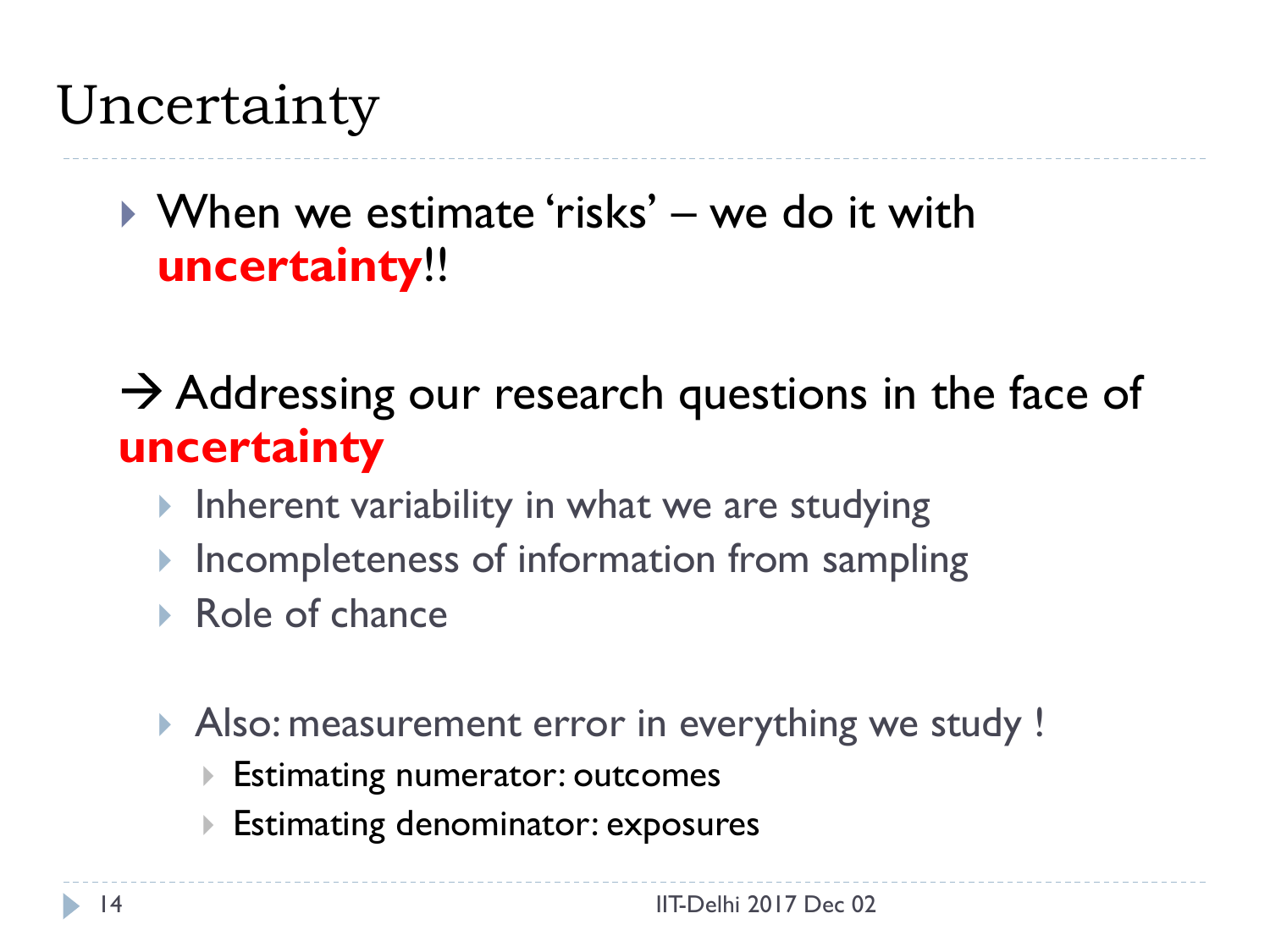## The study of variability

- ▶ Every crash is so particularly, uniquely different
- ▶ Statisticians do NOT study individual crashes or persons, but study groups of crashes or persons
	- ▶ The behavior of the group is called the 'distribution' of the behavior
	- ▶ Researchers focus on the central tendency (mean, median, mode)
	- $\triangleright$  Statisticians focus on the variability (variance, range)

Abbreviated Injury Score (AIS) in emergency department patients

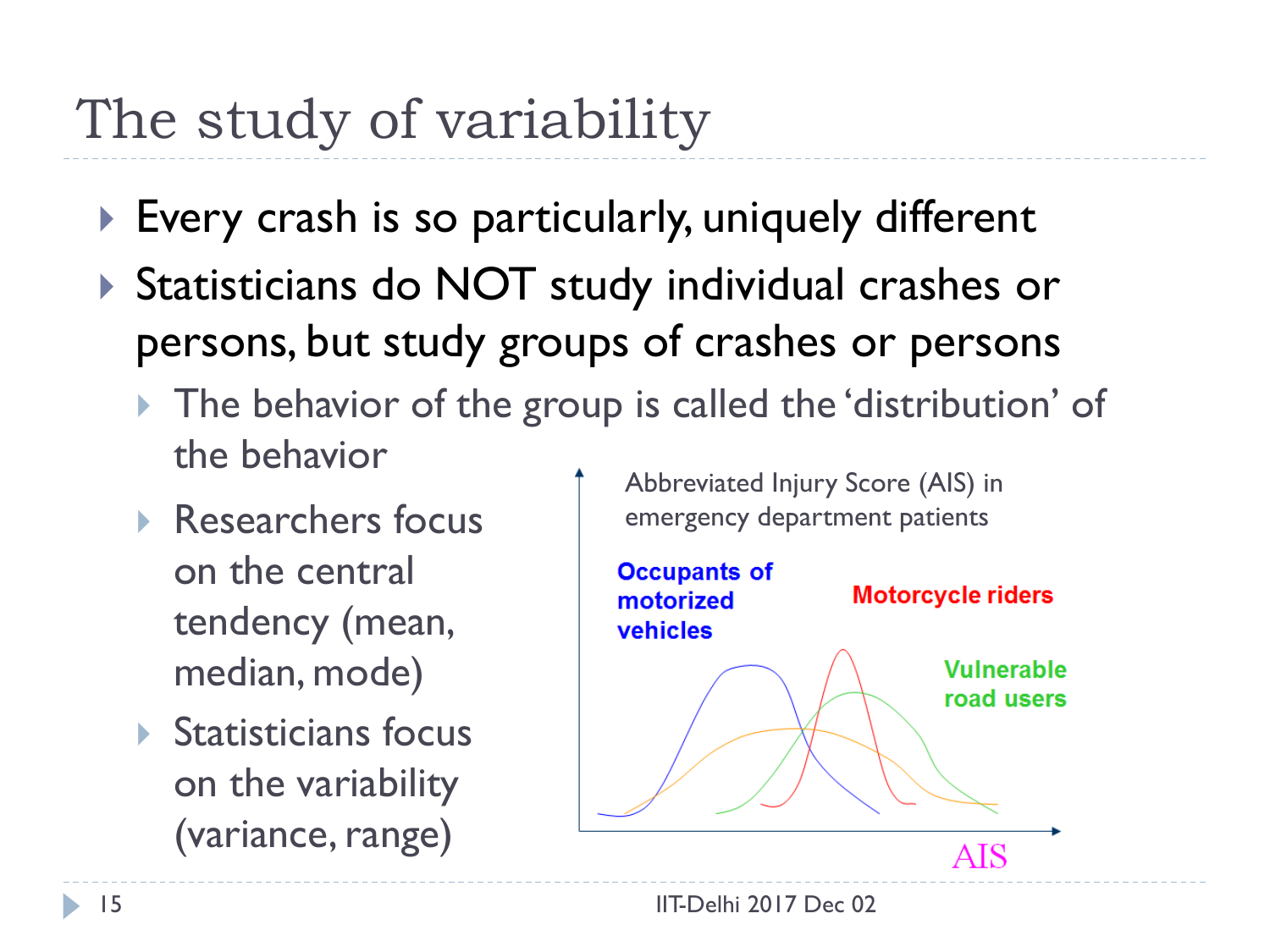## Incompleteness  $\rightarrow$  Uncertainty

- In order to understand a situation  $\rightarrow$  must study several occurrences **HOW MANY?**
- ▶ Since we cannot usually study ALL situations, we study an incomplete subset
	- A 'sample' is never complete, leading to uncertainty
	- How representative is it of the complete set?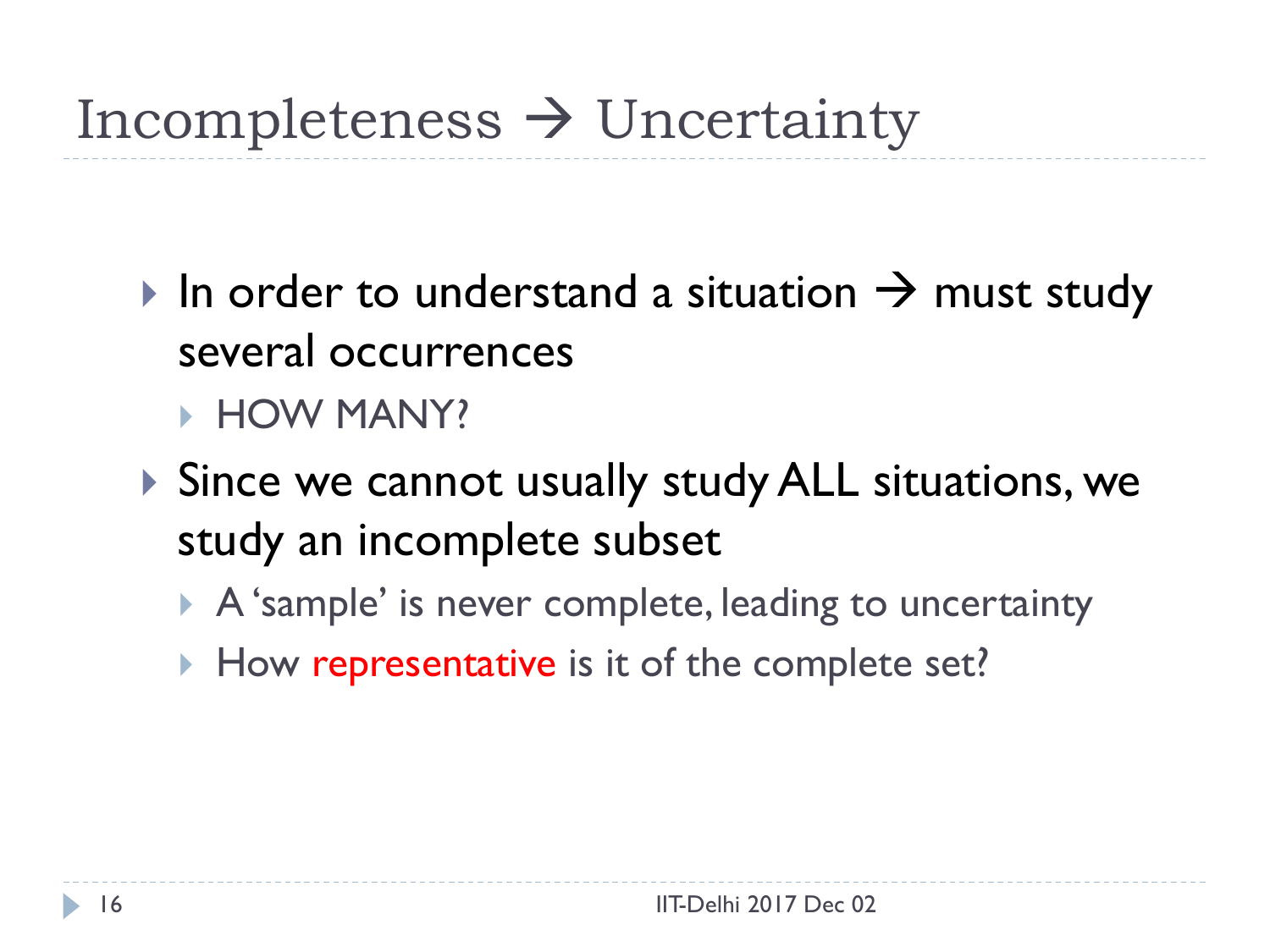#### **Uncertainty from variability & incompleteness**



Assume we want to study a population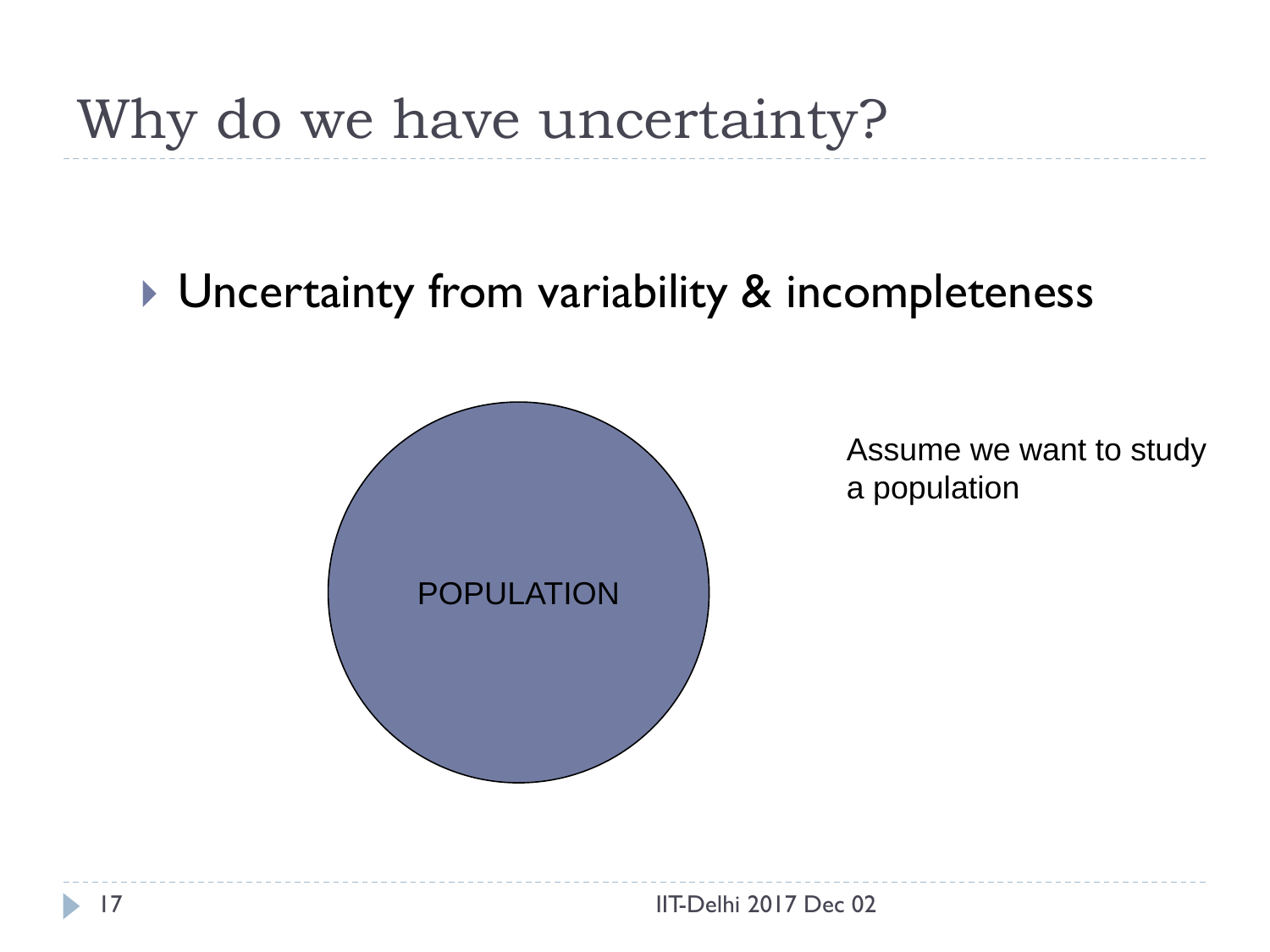#### ▶ Uncertainty from variability & incompleteness



If all in a population are exactly the same, then we need to study \_\_\_\_\_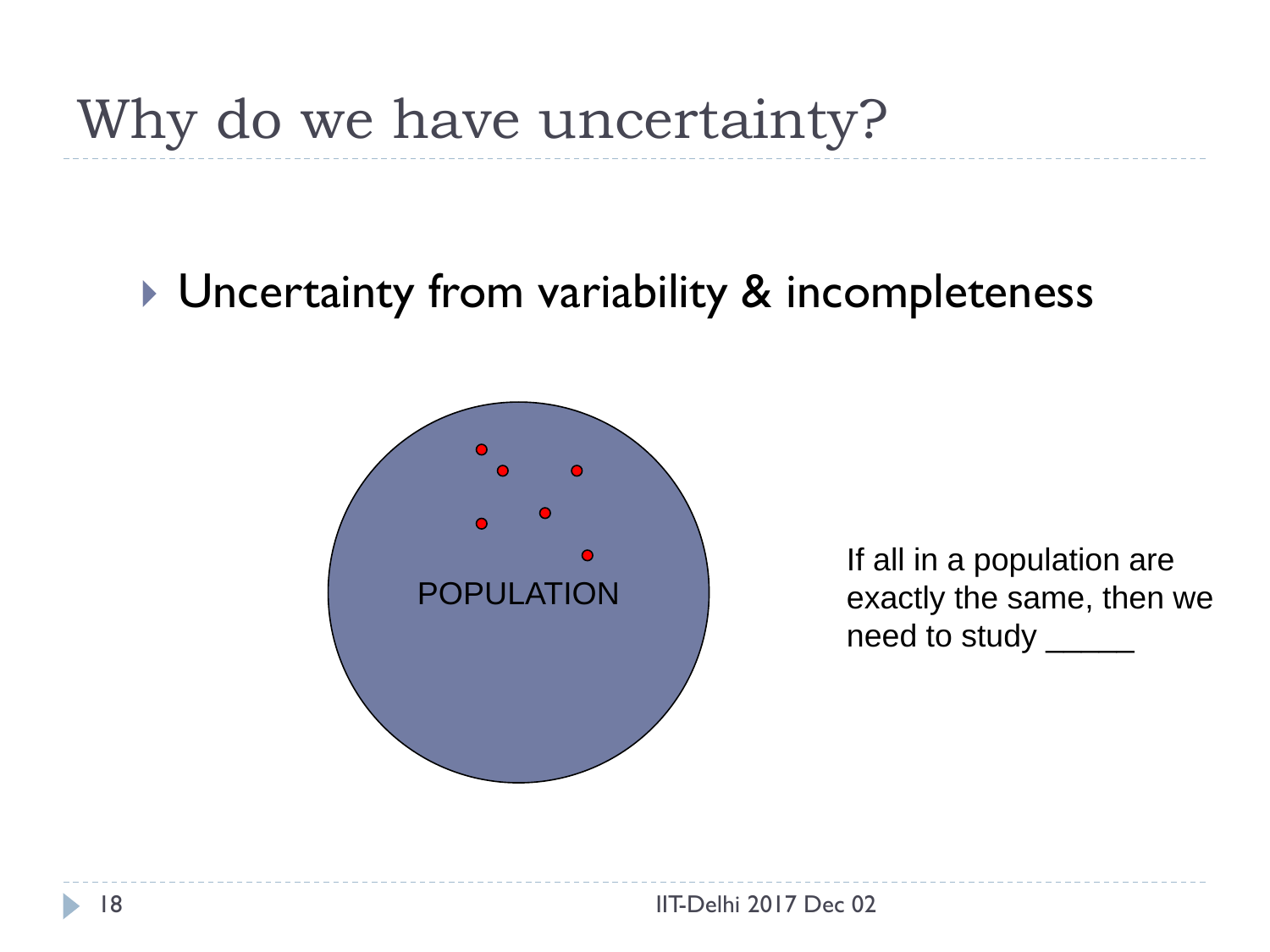#### **Uncertainty from variability & incompleteness**



Subjects in a population are NOT exactly the same, so then we need to study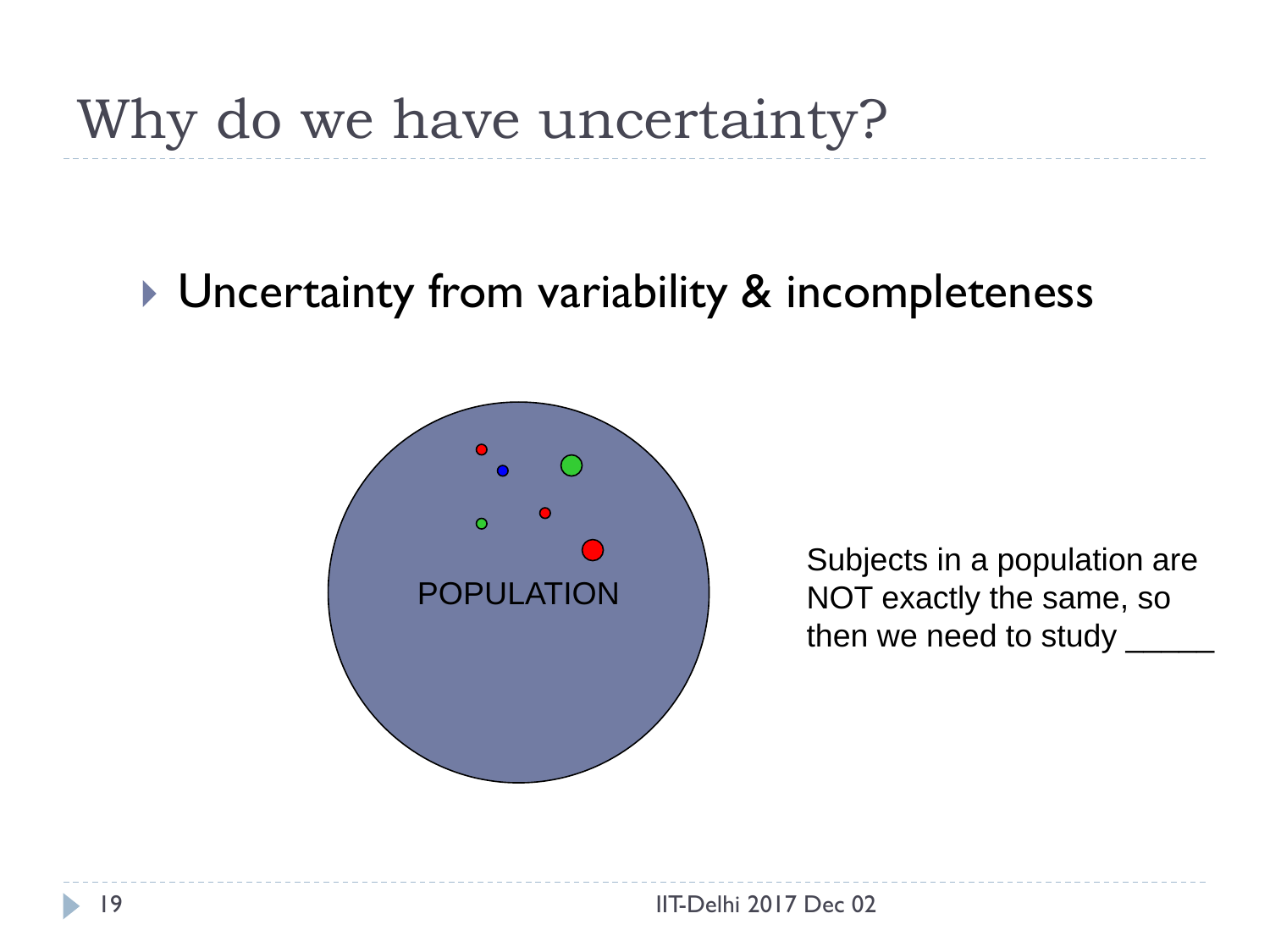#### ▶ Uncertainty from variability & incompleteness



We sample a few  $\rightarrow$ We have observed an incomplete part of the population

Q1: Is the sample representative? Q2: Is the sample size adequate?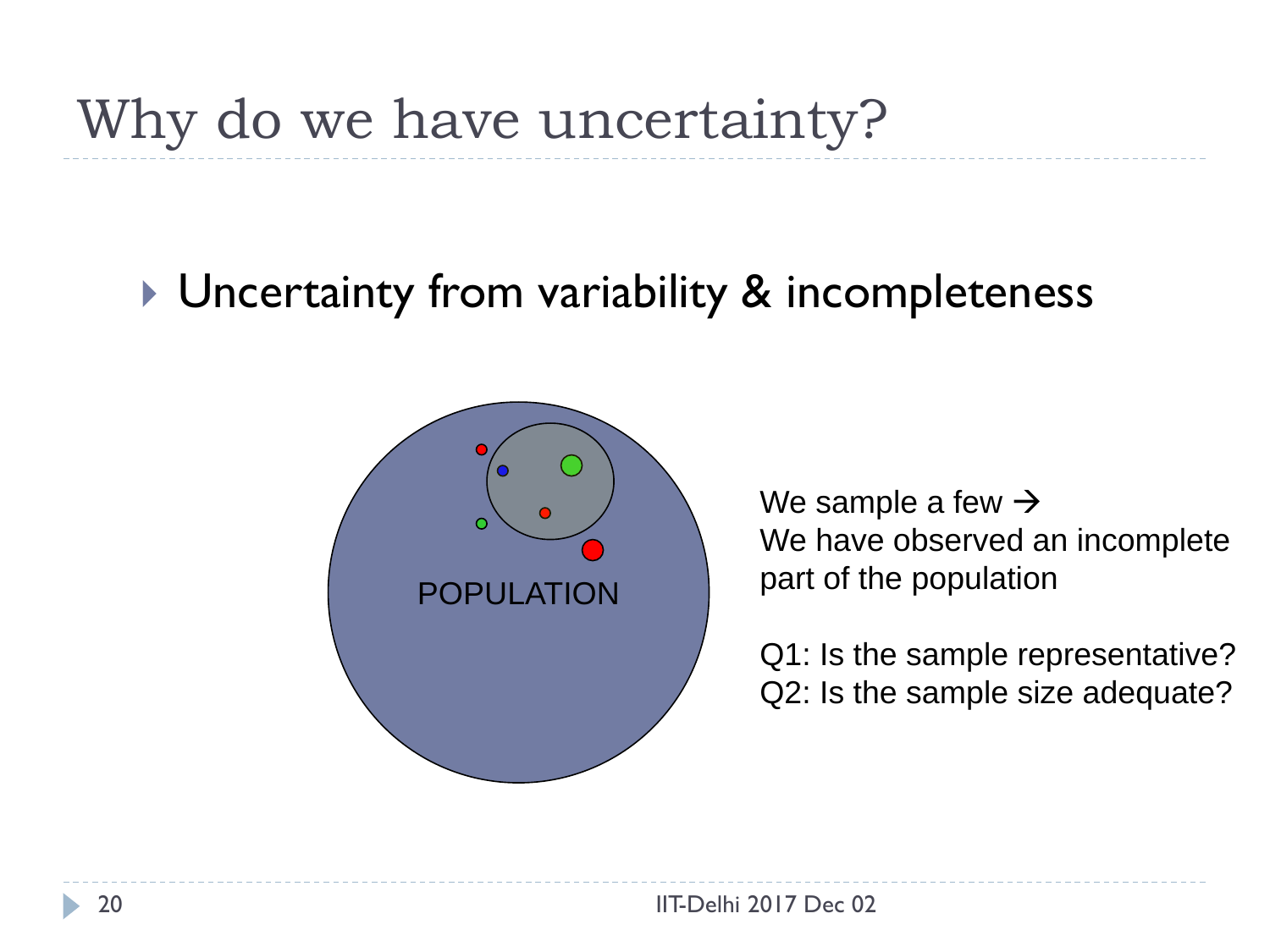#### ▶ Uncertainty from chance



We sample a few  $\rightarrow$ Chance gave us the following sample

Q1: Is the sample representative?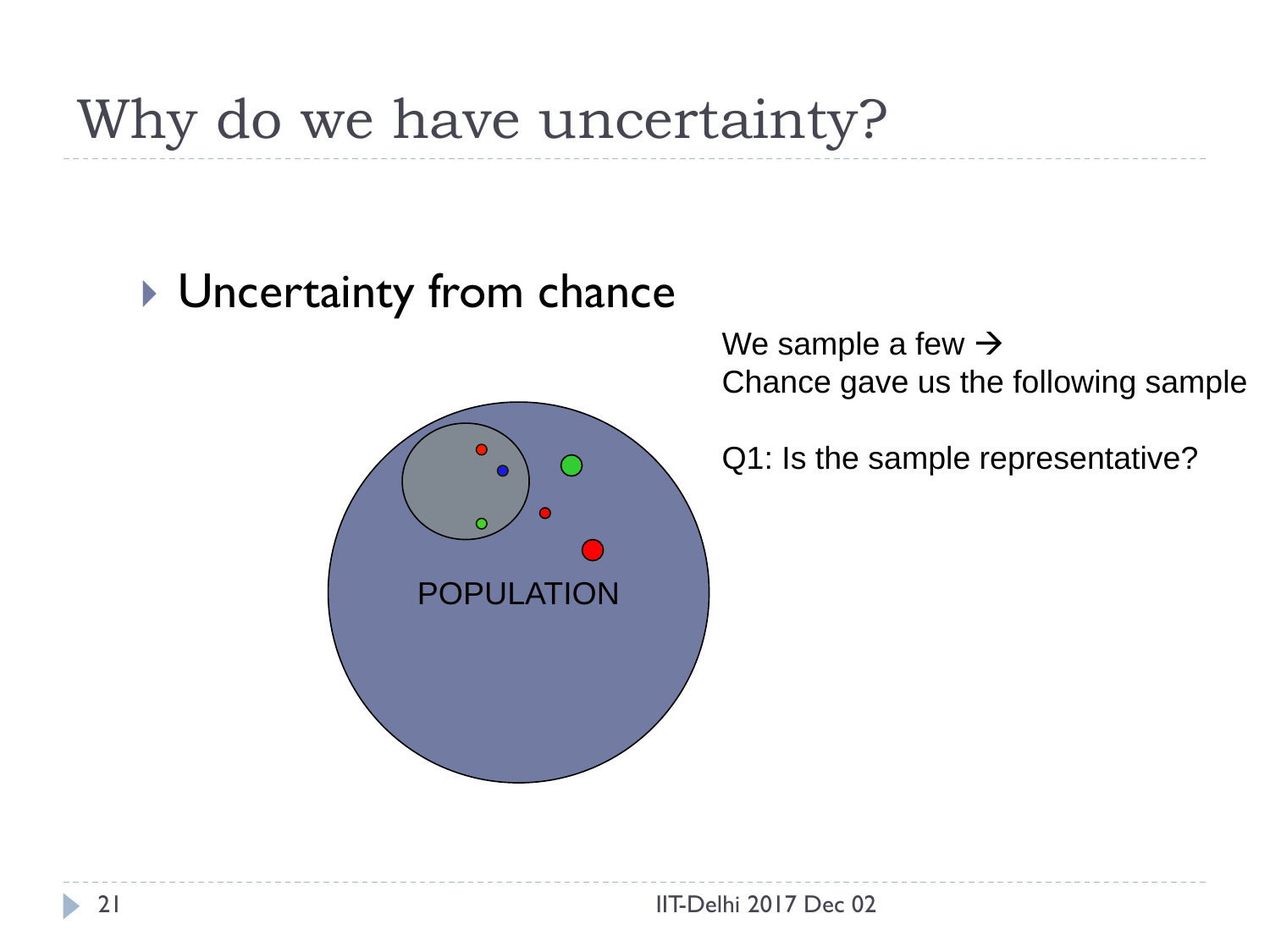#### ▶ Uncertainty from chance



We sample a few  $\rightarrow$ Chance gave us the following sample

Q1: Is the sample representative?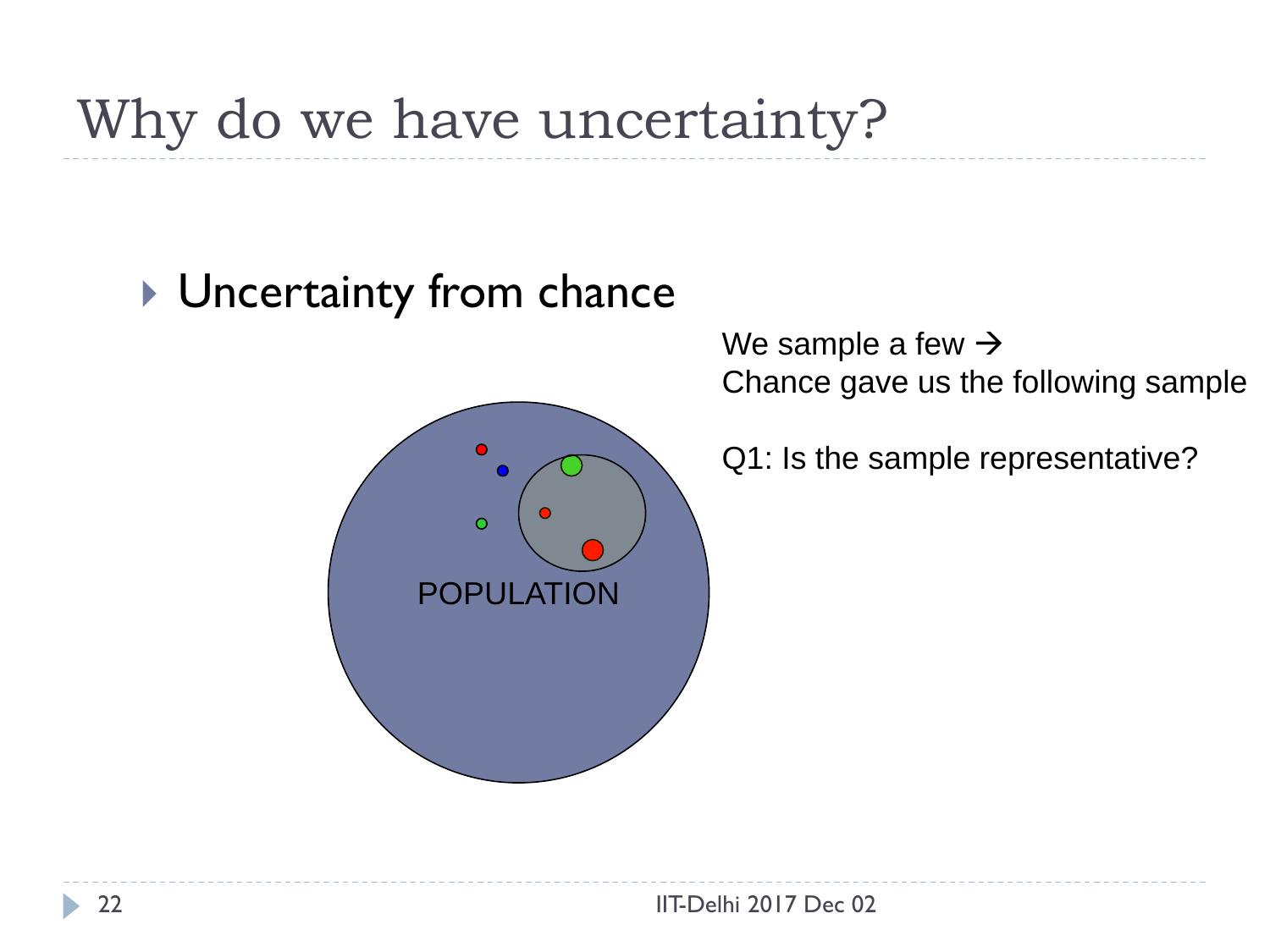#### ▶ Uncertainty from sampling

20 possible samples of size 3 – all equally likely to happen



We usually take only 1 sample  $\rightarrow$ Chance gives 1 of many possible

The one we get is 'the luck of the draw' !!

We use it to 'guess' at the population, but we are never certain!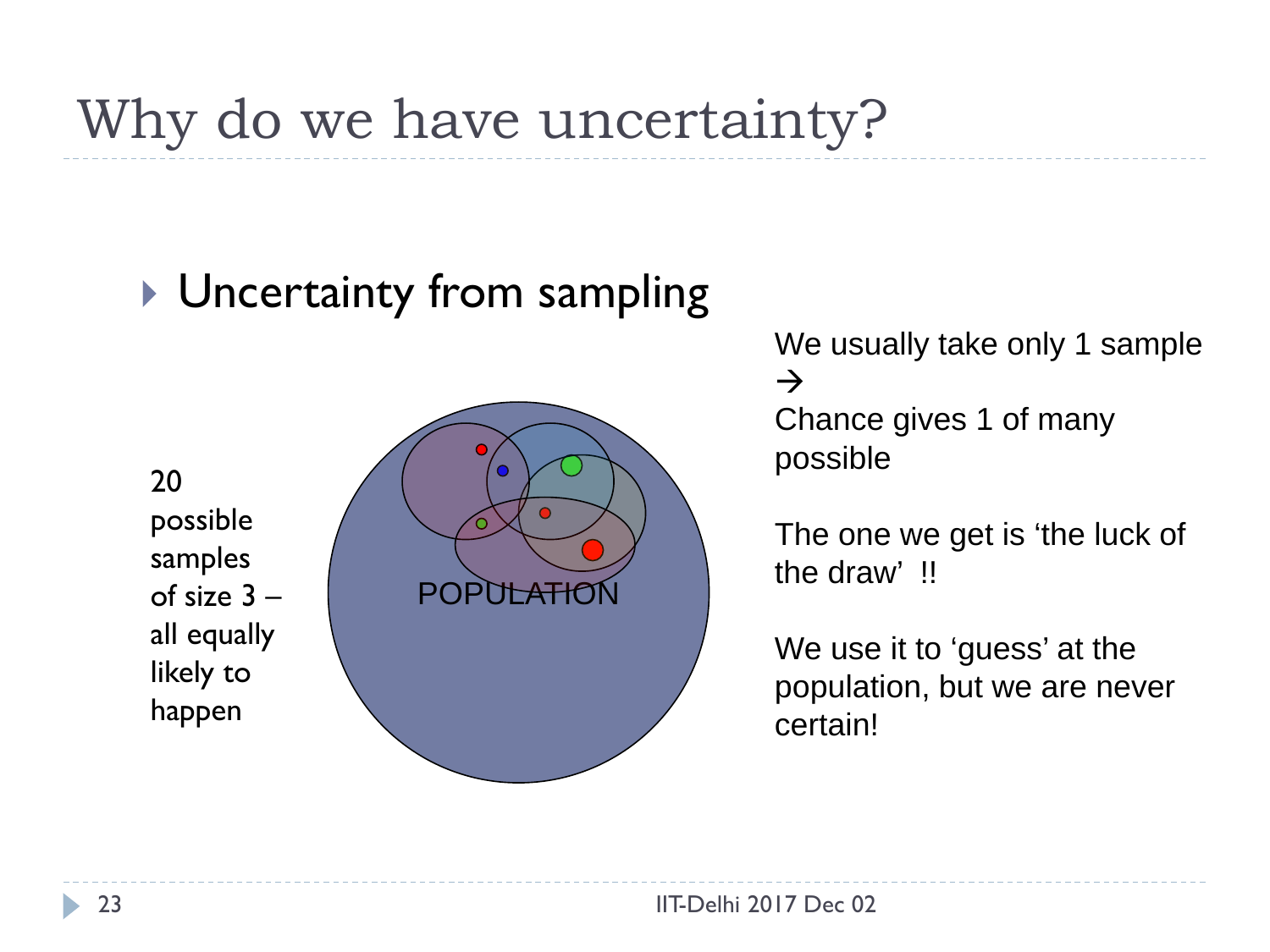#### Uncertainty

#### How can we eliminate the uncertainty?

- ▶ Reduce: stratified sampling
- **Eliminate: study the entire population!**



 $\rightarrow$  Census; all medical records; all car crashes, …

 $\rightarrow$ There is no need for statistics, except for summarizing information

…but, \$\$\$ and often impractical or impossible!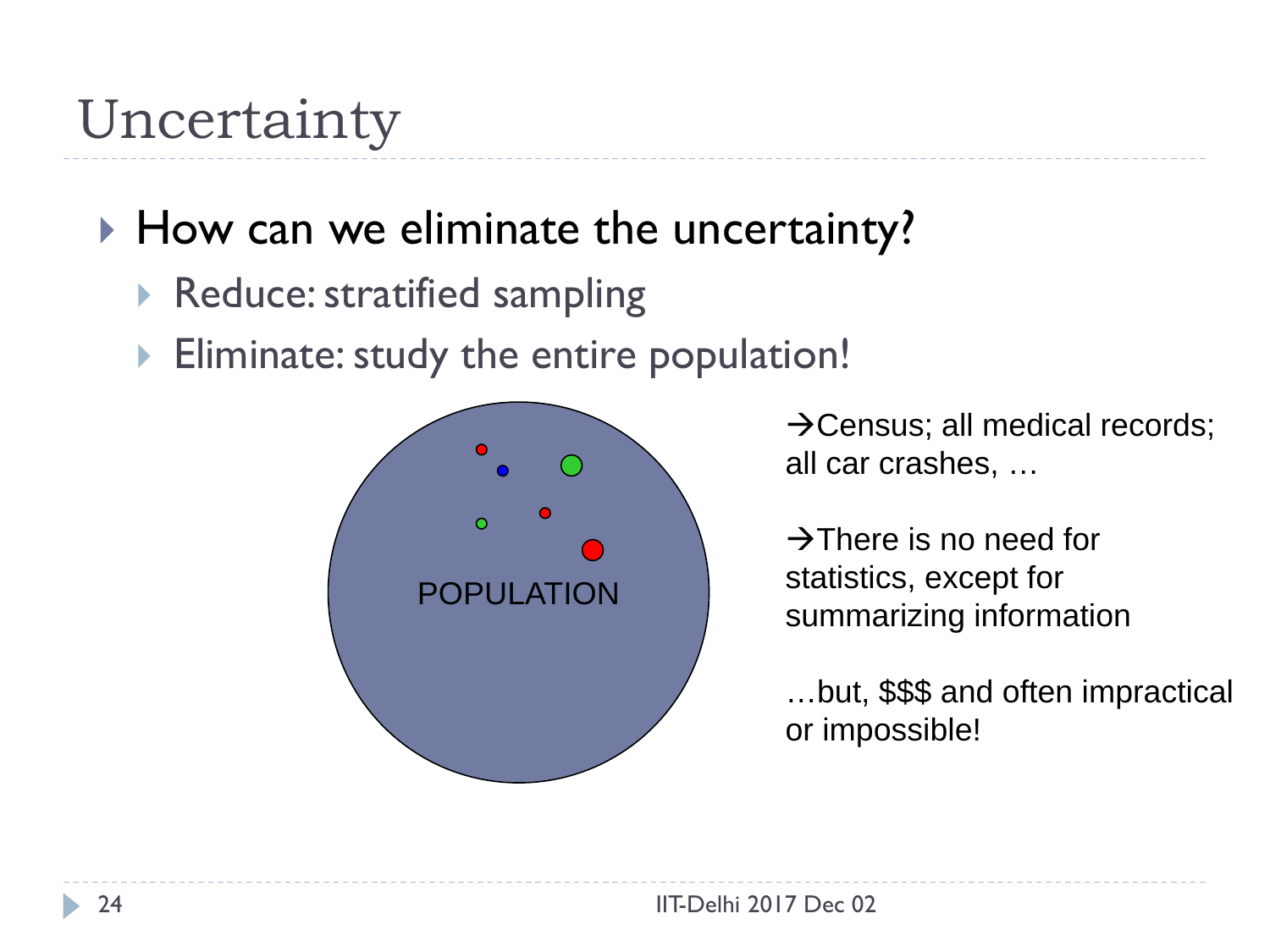# Sampling process

- ▶ How do we select the sample?
- ▶ Criteria
	- Sample should be 'like the population'  $\rightarrow$  representative
	- ▶ Sample should be selected without introducing personal biases  $\rightarrow$  objective
	- Sample should provide a 'correct estimate' of the population parameter  $\rightarrow$  unbiased
	- Sample should provide a 'precise estimate' of the population parameter  $\rightarrow$  'adequate' size

 $\rightarrow$  'Probability' sample = we know the probability of selection of each person in the population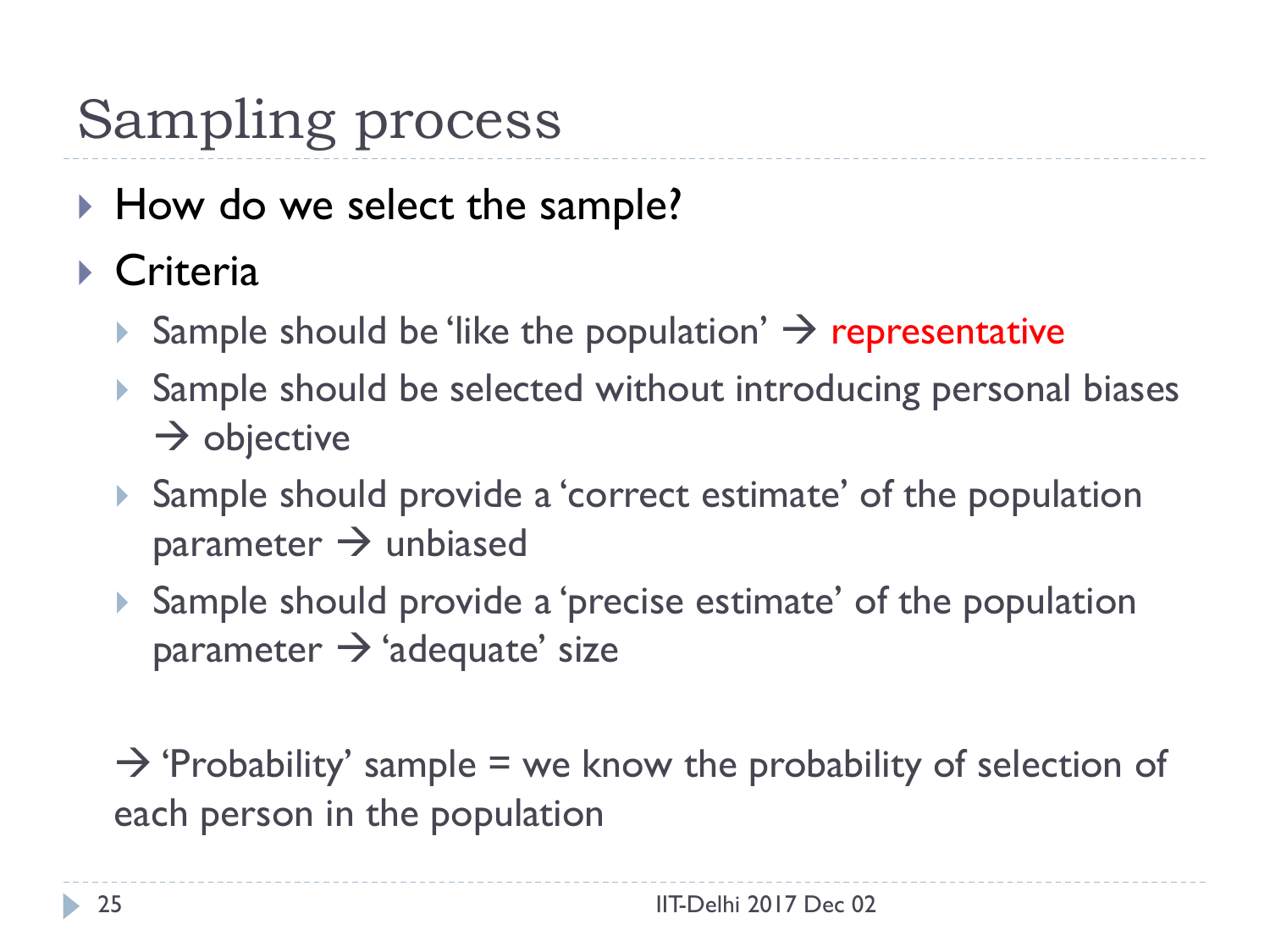# Sampling process

- ▶ 'Probability' samples
	- Simple random sample
	- Systematic random sample
	- ▶ Stratified random sample
	- ▶ Cluster random sample
	- ▶ Area random sample
	- ▶ Complex multi-stage probability sample
- ▶ What about 'purposively selected' sample?
	- $\triangleright$  Convenience sample = garbage sample
	- 'internet' sample ?
- ▶ What about not sampling and studying the entire population?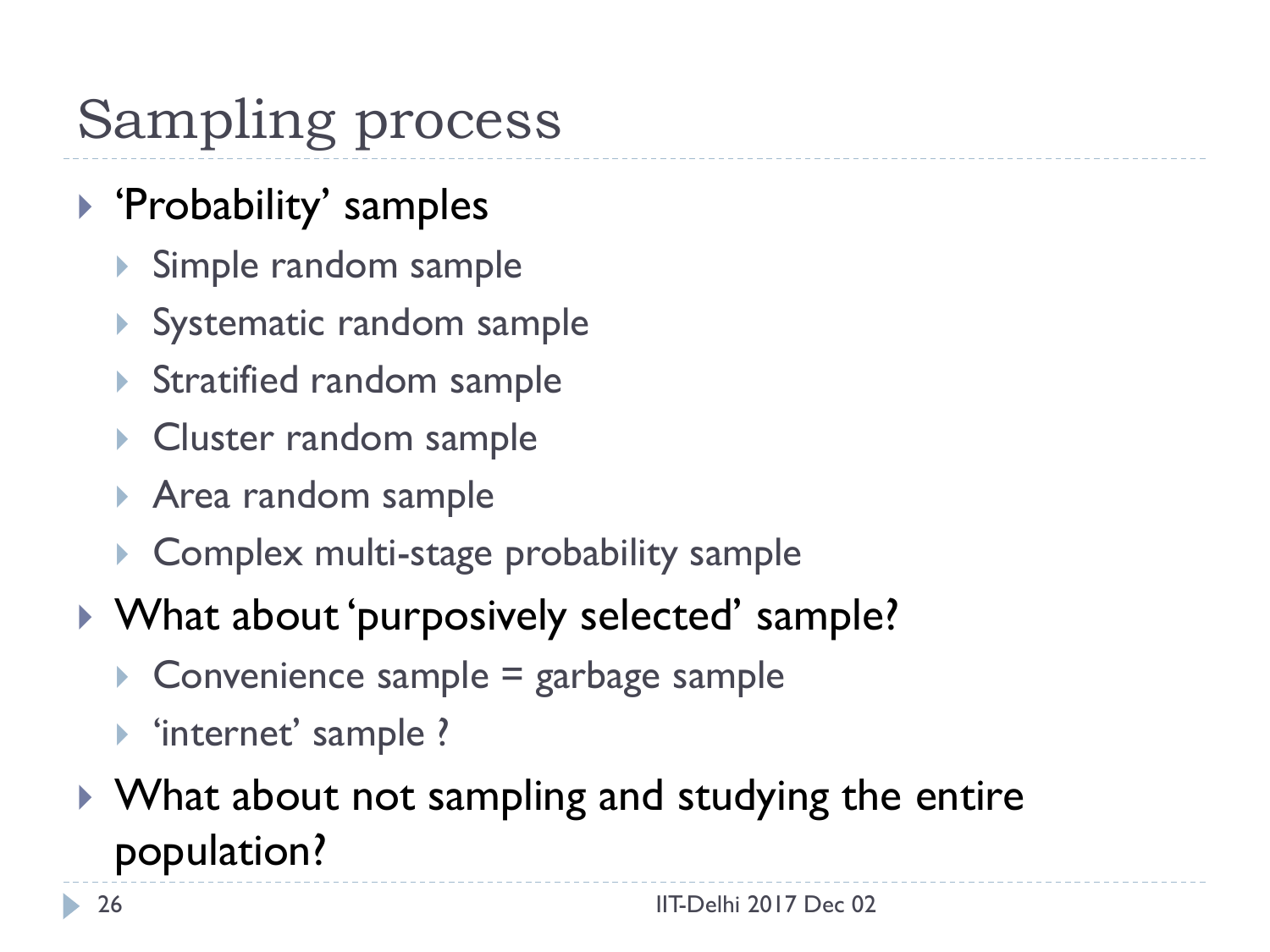#### What about BIG data?

- ▶ Large, fast computers can handle HUGE datasets
- ▶ 'Data mining' methodologies permit finding trends
- BUT, if the HUGE dataset is 'biased', the bias is NOT gone

#### **MEDIA & MARKETII**  $\sqrt{C}$

SATURDAY STAR 17 September 12 2015

# **Beware: Garbage In** means Garbage Out

Understanding data is the key to marketing success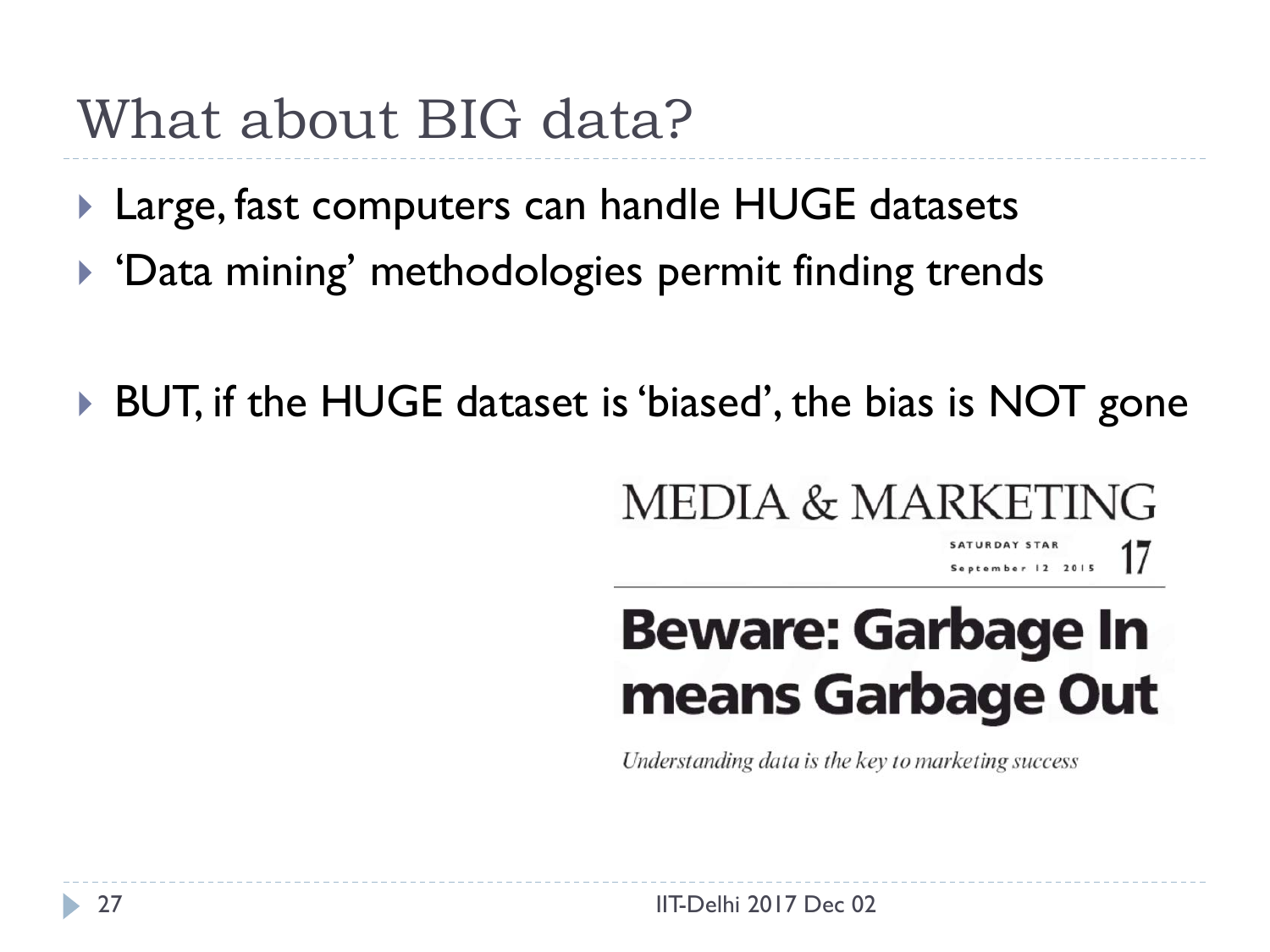## Other sources of uncertainty

#### Imprecision

#### ▶ Systematic errors – biases

- Systematic measurement errors
	- Recall bias
	- Observer (instrument) bias
	- $\triangleright$  Data sources have different quality classification bias
- Systematic sampling errors
	- **▶ Selection biases**
	- ▶ Data sources different coverage
	- $\triangleright$  Non-response bias missing data

#### Random errors

- Variation due to measurement
- ▶ Variation due to sampling chance !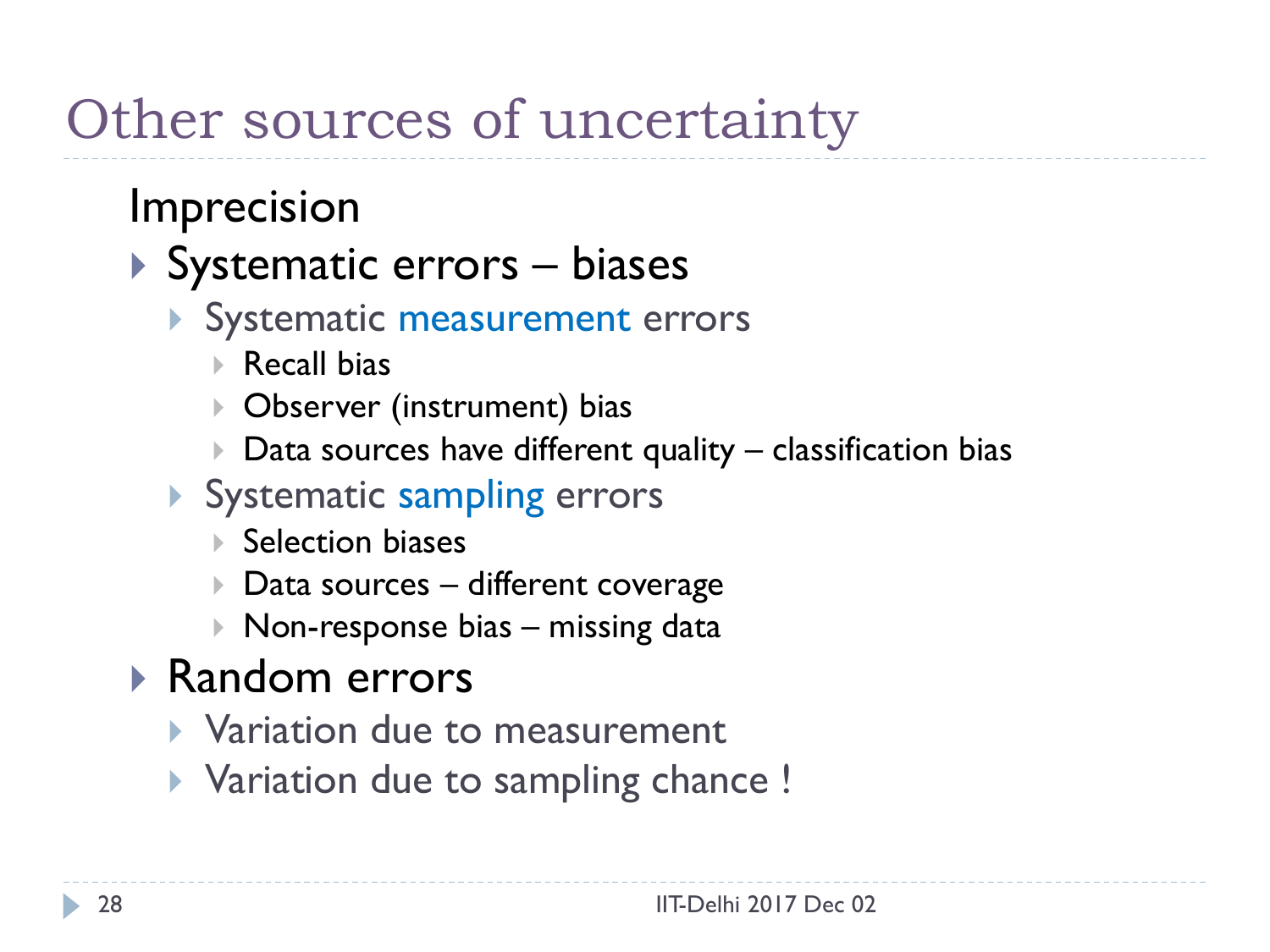## How can statistics help us?

- ▶ Statistics helps understand the behavior of quantitative data in GROUPS
	- In a population, we want to know:
		- Behavior of a single variable at a given time point  $-$  risks
		- Behavior of single variable over time trends
		- $\triangleright$  Behavior of multiple variables relationships
	- In a sample from the population, we are able to obtain:
		- Behavior of a single variable at a given time point estimation
		- Behavior of single variable over time time series analyses
		- $\triangleright$  Behavior of multiple variables regression models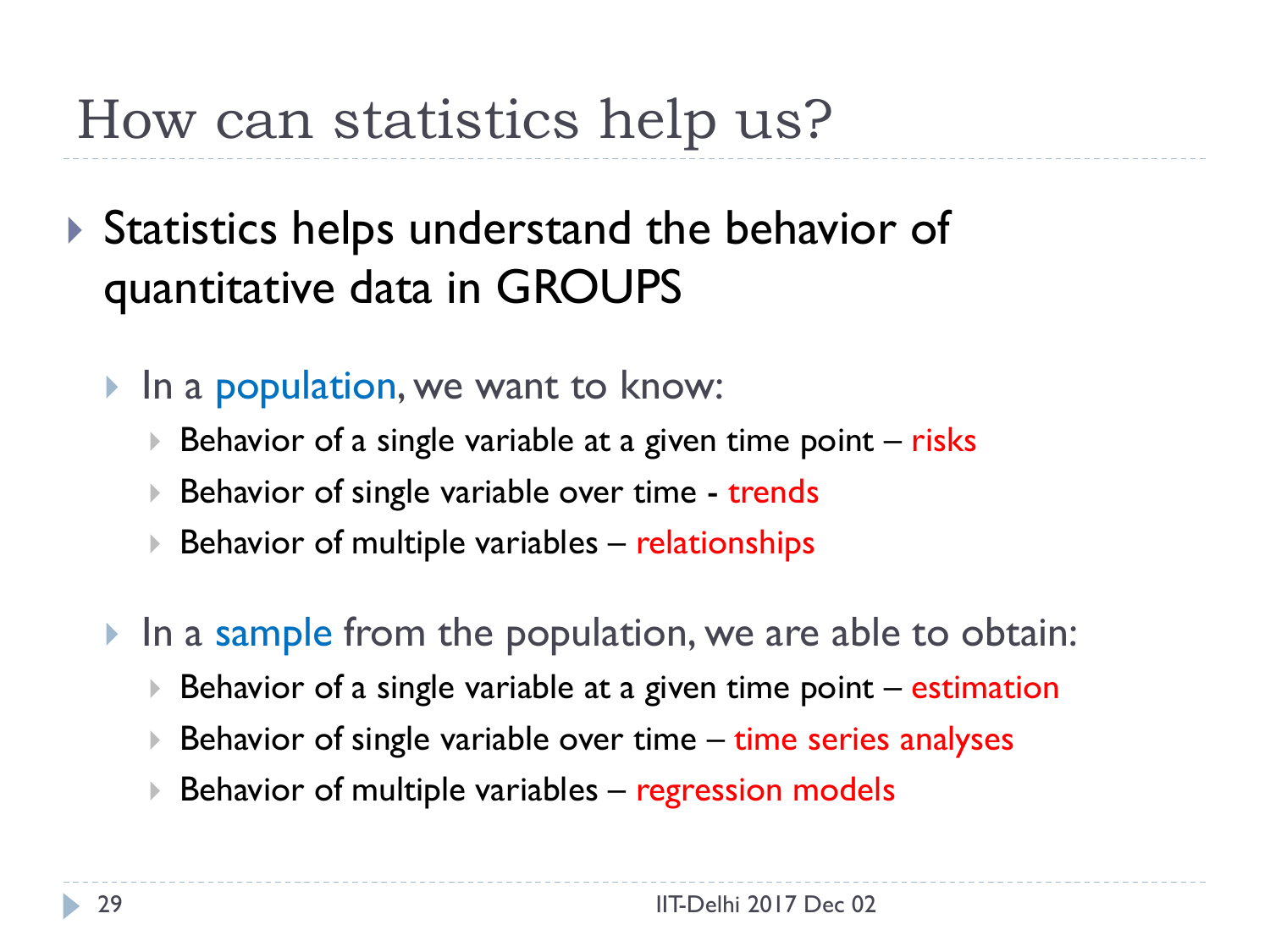## Research questions in Road safety

- $\triangleright$  What are the effects on risks of doing X?
	- $\times$   $\times$  = decisions in engineering, planning, regulation & policy; education, …
- ▶ Examine links between variables/factors and safety risks

#### ▶ Themes

- ▶ Accident analysis and prevention
- Behavioral and social issues
- $\triangleright$  Trauma care services
- **Legal and compliance issues**

#### $\rightarrow$  relationships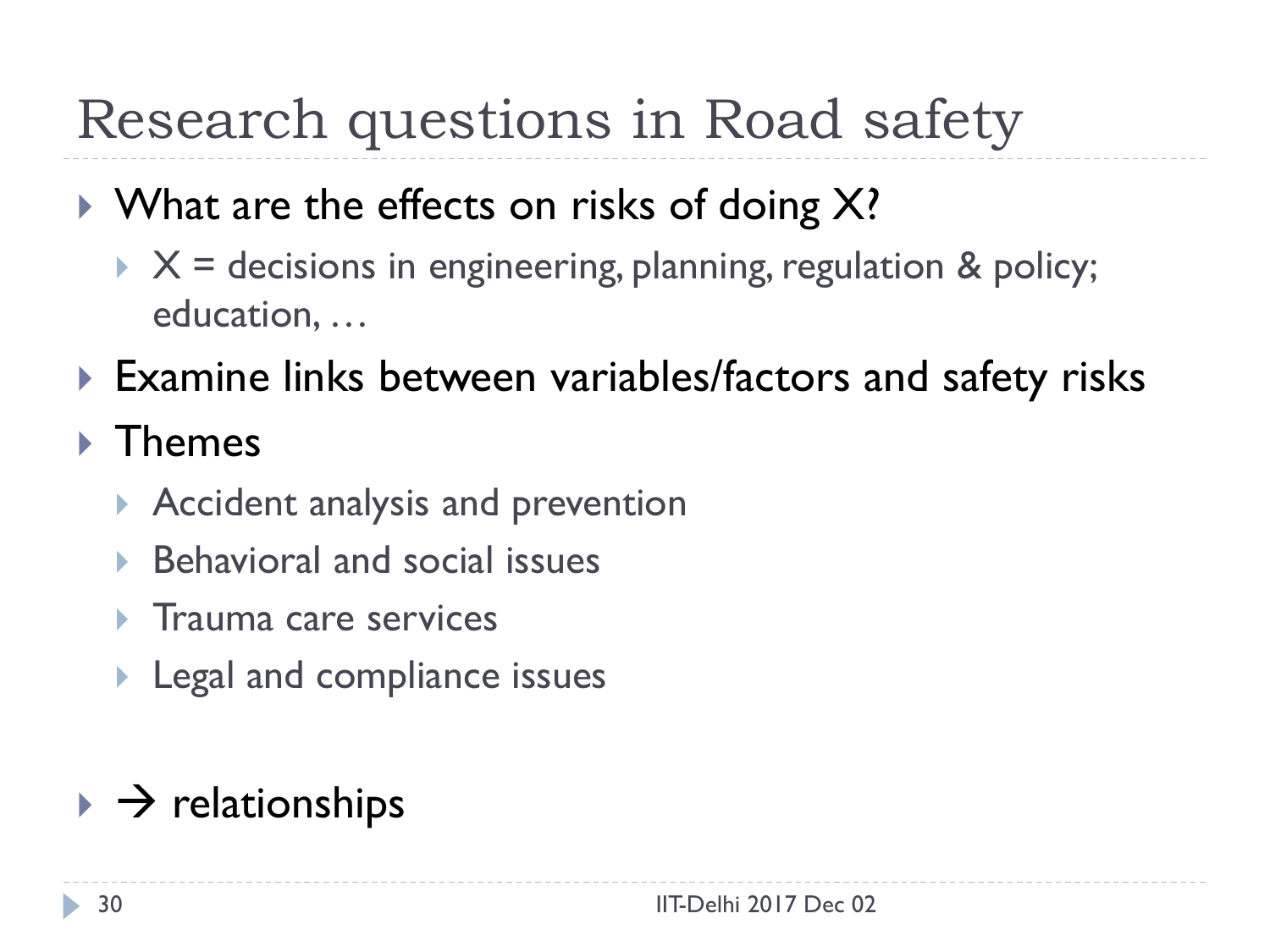# Unique issues in injury research

- $\triangleright$  Non-constant exposure  $\rightarrow$  impact on appropriateness of indicators
- $\triangleright$  Counting rare events  $\rightarrow$  impact on demonstrating effects and distributional models
- $\triangleright$  Multiple factors  $\rightarrow$  complexities
- Intervening on the extreme cases  $\rightarrow$  'regression to the mean'
- Study design options  $\rightarrow$  observational vs experimental